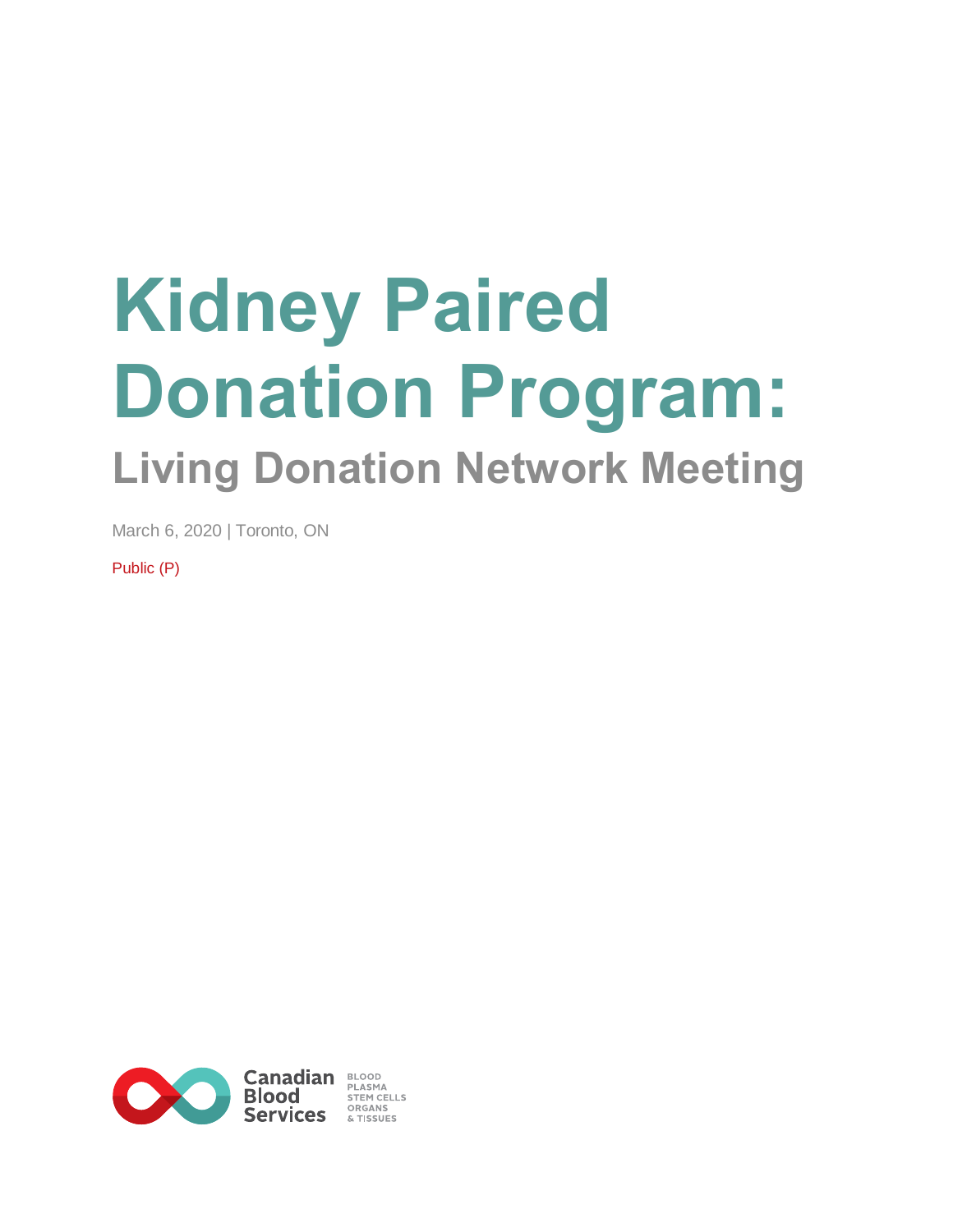

#### Acknowledgements

Canadian Blood Services thanks the members of the Living Donation Advisory Committee (LDAC) and the Kidney Transplant Advisory Committee (KTAC), as well as the planning committee for their support of this initiative. Additionally, we thank all of the meeting participants for taking the time to attend, for freely contributing ideas, and for participating with energy and enthusiasm. Your commitment to living donation is inspiring!

This meeting was made possible by funding from Health Canada. The views herein do not necessarily reflect the views of Health Canada or any other funding agency.

Report issued August 2020

**Canadian Blood Services** 1800 Alta Vista Drive Ottawa, Ontario K1G 4J5 Canada

#### **Comments or questions?**

Comments or questions are welcome and can be sent to **[kpd@blood.ca](mailto:kpd@blood.ca)**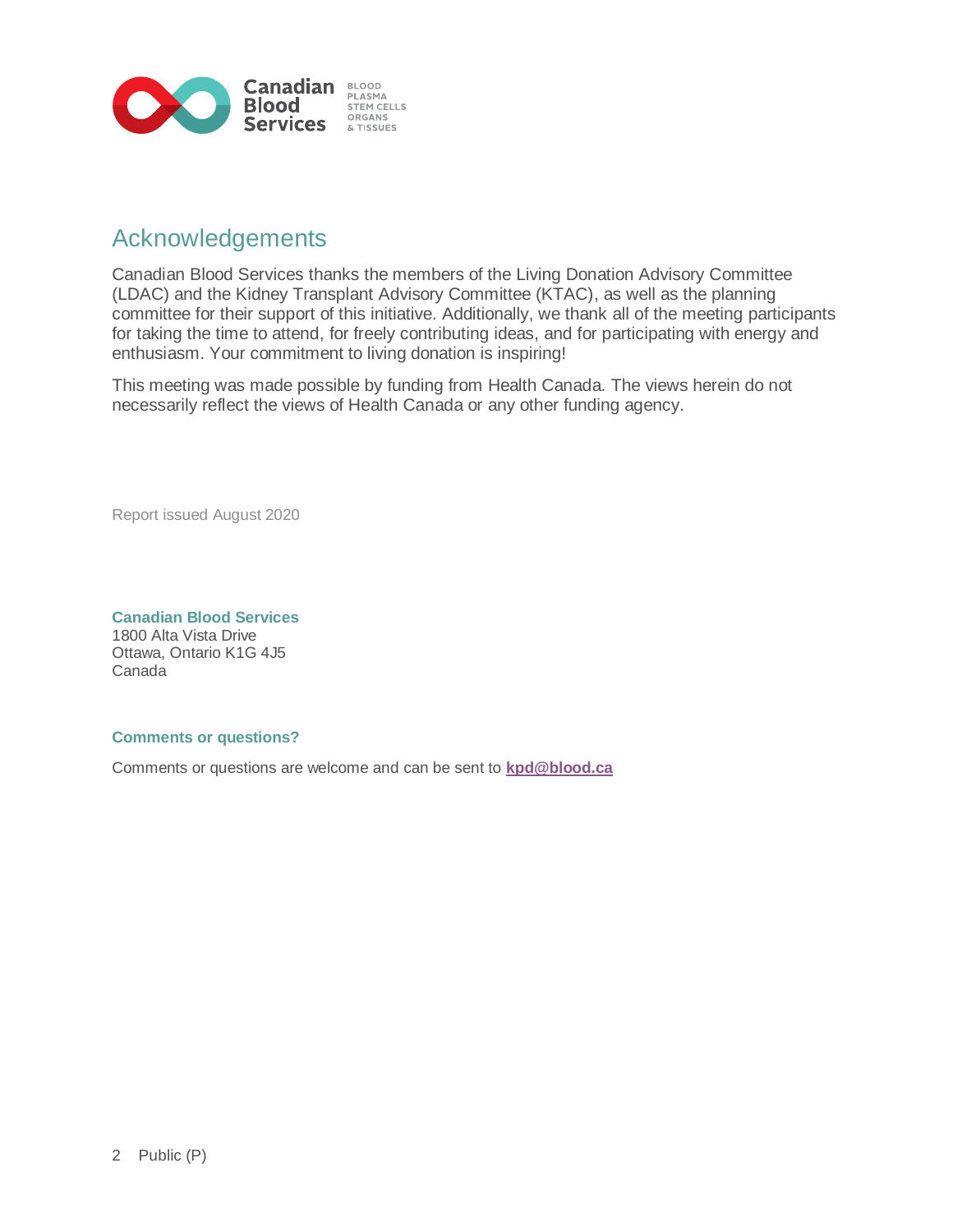## **Summary**

This report provides an overview of the Kidney Paired Donation Program: Living Donation Network Meeting that took place on March 6, 2020 in Toronto, ON. Organized by Canadian Blood Services, the meeting brought together more than 60 living donor and recipient coordinators, program managers and quality assurance professionals from across Canada. This meeting was designed to facilitate:

- **1.** development of professional networks among the coordinator, manager and quality assurance groups working in Living Donation Programs, and
- **2.** workshops focused on identifying and addressing barriers to efficient chain evaluation and completion times in the Kidney Paired Donation program, as well as challenges and successes in shipping and receiving shipped kidneys.

# **Background**

Living kidney transplantation is the medically preferred therapy for kidney failure and offers many advantages over deceased donation. Living Donation Programs (LDP) in all provinces in Canada work to increase living kidney donation to improve access to transplantation for those Canadians waiting for kidney transplants.

The donors per million population (dpmp) living donation rate in Canada decreased 8.4% between the years 2008 and 2018. In 2018, the Kidney Paired Donation (KPD) program had its most successful year since inception and contributed 73 transplants to the national total of kidney transplants made possible by living donors. Without this contribution, the decline in Canada's living donation rate over time would have been even more significant.

Canadian Blood Services is responsible for national patient registries, interprovincial organ sharing programs and leading practices that contribute to improving and increasing organ donation and transplantation. The KPD program is operated by Canadian Blood Services with advice from the Living Donation Advisory Committee (LDAC) and the Kidney Transplant Advisory Committee (KTAC). Both committees have representation from each of the living donation or transplant programs across Canada. The committees identified an need to bring the living donation coordinators and program managers together to establish intra- and interprovincial relationships and to build on those relationships to strengthen national collaboration in working towards reducing or eliminating barriers to efficient match review and chain completion time to improve the overall efficiency of the KPD Program for patients and donors.

The purpose of the KPD program is to identify donor exchanges so that each candidate in the chain can receive a medically suitable kidney transplant. Once the chain is identified, the evaluation of donor/candidate matches follows set tasks and processes. Delays in the completion of the match evaluation tasks can result in a longer time to transplantation and donation for everyone in the chain. The longer the time from match proposal to surgeries, the higher the chance that something may happen to one or more participants in the chain that prevents them from proceeding to surgery. The loss of one potential transplant in a chain may result in the loss of a transplant opportunity for others, or even all of the candidates in the chain. Some problems, such as health issues, are not modifiable and will result in cancelled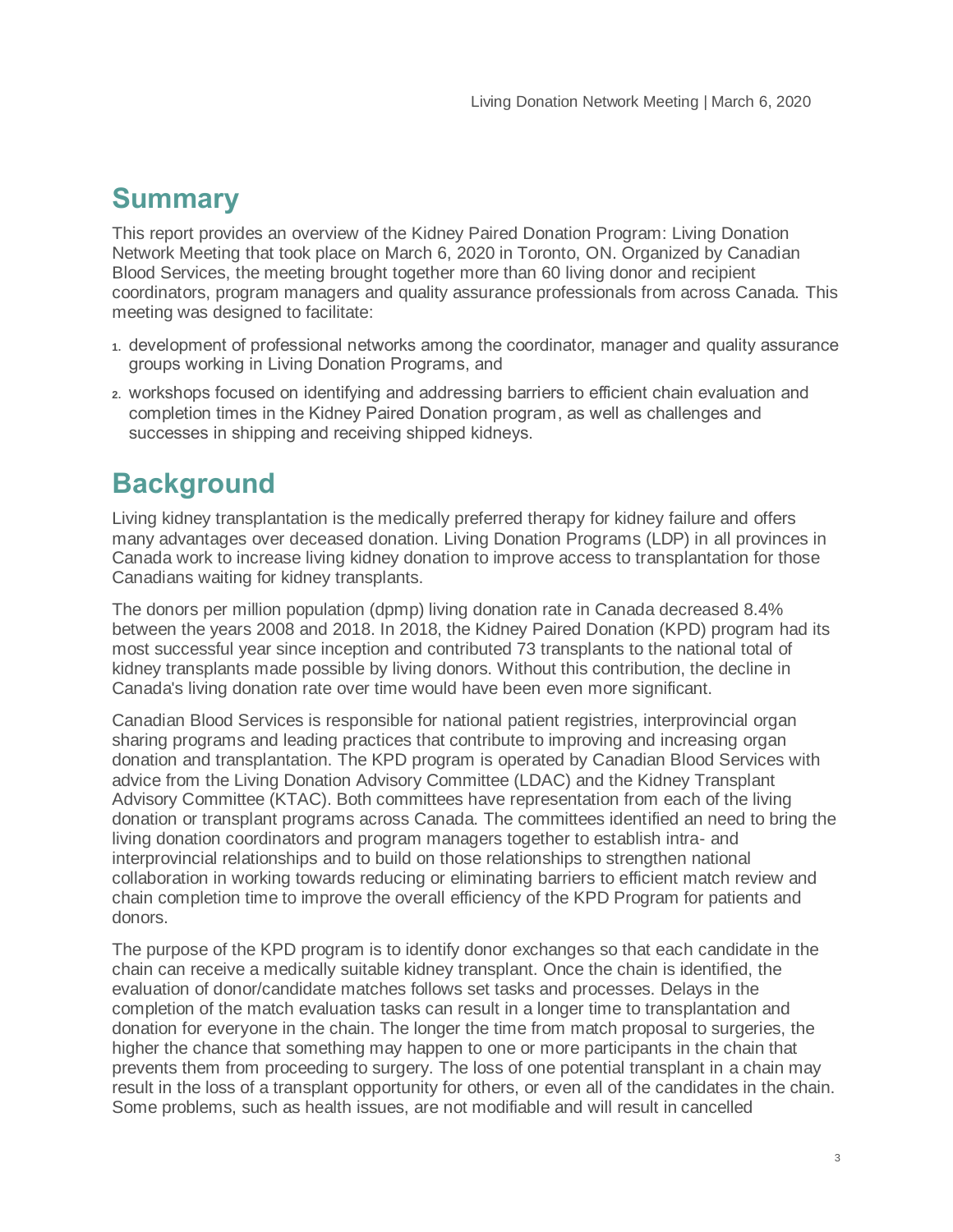

transplants. The KPD program continuously monitors chain delay issues to identify modifiable barriers and works with coordinators at the LDPs to resolve them as quickly as possible and to complete the chains.

# **Context**

Today, 17 living donor transplant programs and six referral programs participate in the KPD program. Three clinical advisory committees are supporting the direction and development of the KPD program, including the Kidney Transplant Advisory Committee (KTAC), the Living Donation Advisory Committee (LDAC), and the National HLA Advisory Committee (NHLAAC).

The KPD program is a Canadian success story of interprovincial collaboration and crossing provincial health care boundaries for the benefit of patients. It has reached a steady state of approximately 80 kidney transplants per year. Of the 4713 living donor kidney transplants completed between 2008 and 2018, KPD accounted for 639 (13%).

The KTAC, LDAC, and living donation programs have highlighted the following challenges that need to be addressed to improve the success of the KPD program:

- Consecutive rather than concurrent medical and surgical review can result in a long time to clear a matched donor;
- Difficulty in finding OR dates in the same week at multiple sites due to limited OR and surgeon availability, especially at smaller programs;
- Donors not wanting to travel increases the work and time required to figure out how to get the kidney to the recipient or ultimately can cause a chain to collapse;
- Sites not accepting shipped kidney and not wishing to receive shipped kidneys can cause a chain to collapse if a donor is unwilling or unable to travel; and
- Incomplete charts being shipped and or uploaded to the CTR, different programs using different forms for donor workup, out-of-date testing, and sites requesting additional screening all lead to delays in chart reviews and donor clearance.

A strong and connected network of living donation and transplant programs can help to overcome many of the existing challenges by working collaboratively on reducing or eliminating barriers to the efficient operation of this program.

### **Meeting overview**

The meeting began with a plenary session, followed by two concurrent breakout sessions; one session for managers and one for coordinators and QA professionals. Each group discussed strategies to continue effective network communications. Additionally, the coordinators and QA group discussed the guidelines for "compatible pair" participation in KPD and reviewed drafts of "unpaired candidate" information materials.

All participants came together in the afternoon to participate in workshops to discuss challenges with efficient completion of chains and with shipping and receiving shipped kidneys. The aim for each workshop was to identify solutions that have worked for some programs and brainstorm other approaches that might work where challenges remain. Possible solutions and a number of recommendations have been captured in this report.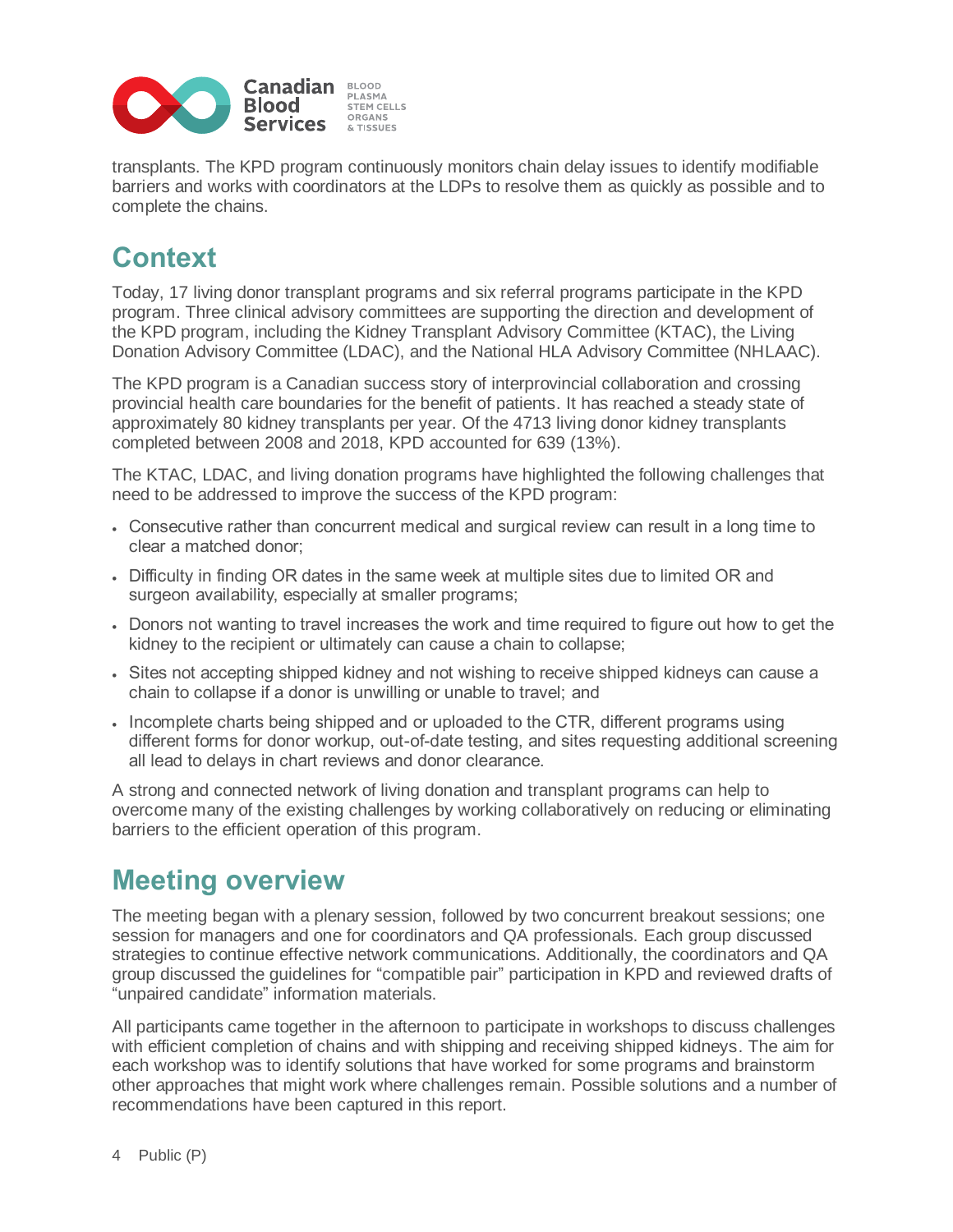# **Breakout session: Network communications**

To facilitate the development of professional networks within the coordinator, manager and quality assurance groups of the Living Donation Programs across Canada, the objectives were to:

- Provide an opportunity for the coordinators, program managers and quality assurance personnel to meet as a first step towards developing strong inter-program and interprovincial working relationships to be able to support each other in working together in the national KPD Program to help all their patients.
- Discuss the potential development of an online network platform where members can communicate openly, easily, conveniently and freely with each other.
- Increase communication among the coordinators and managers of programs to allow for building on sharing strengths and successes across the network with a focus on maximizing the potential of the KPD program for patients.
- Learn from the unique expertise and contributions of the quality assurance role by inviting them to join and participate in the network.

As a result of discussions at this meeting, both the manager and coordinator/quality assurance groups agreed to begin with the development of an online informal networking platform for easy communication with their colleagues and peers.

#### **Manager network: recommendations and next steps**

This group agreed on developing a planning committee to discuss and plan the implementation of regularly scheduled network meetings. The group expressed interest in completing a benchmarking exercise to understand how other programs are staffed, funded, and resourced.

Canadian Blood Services introduced the managers group to an online informal network sharing platform called SLACK. There was group consensus to gather email addresses and create an online network via SLACK.

#### Recommendations:

- 1. Send out a survey to the management group to gather information to better understand the differences and similarities between programs across the country with respect to transplant volumes (living and deceased), staff ratios, funding, and other factors;
- 2. Develop a SLACK channel for managers to communicate, share collective experiences, discuss issue management and learn from one another;
- 3. Potential agenda items for future manager meetings include chart translations, CT formatting, shipping kidneys and receiving shipped kidneys, OR availability, structure and format of uploaded charts, and donor workup protocol.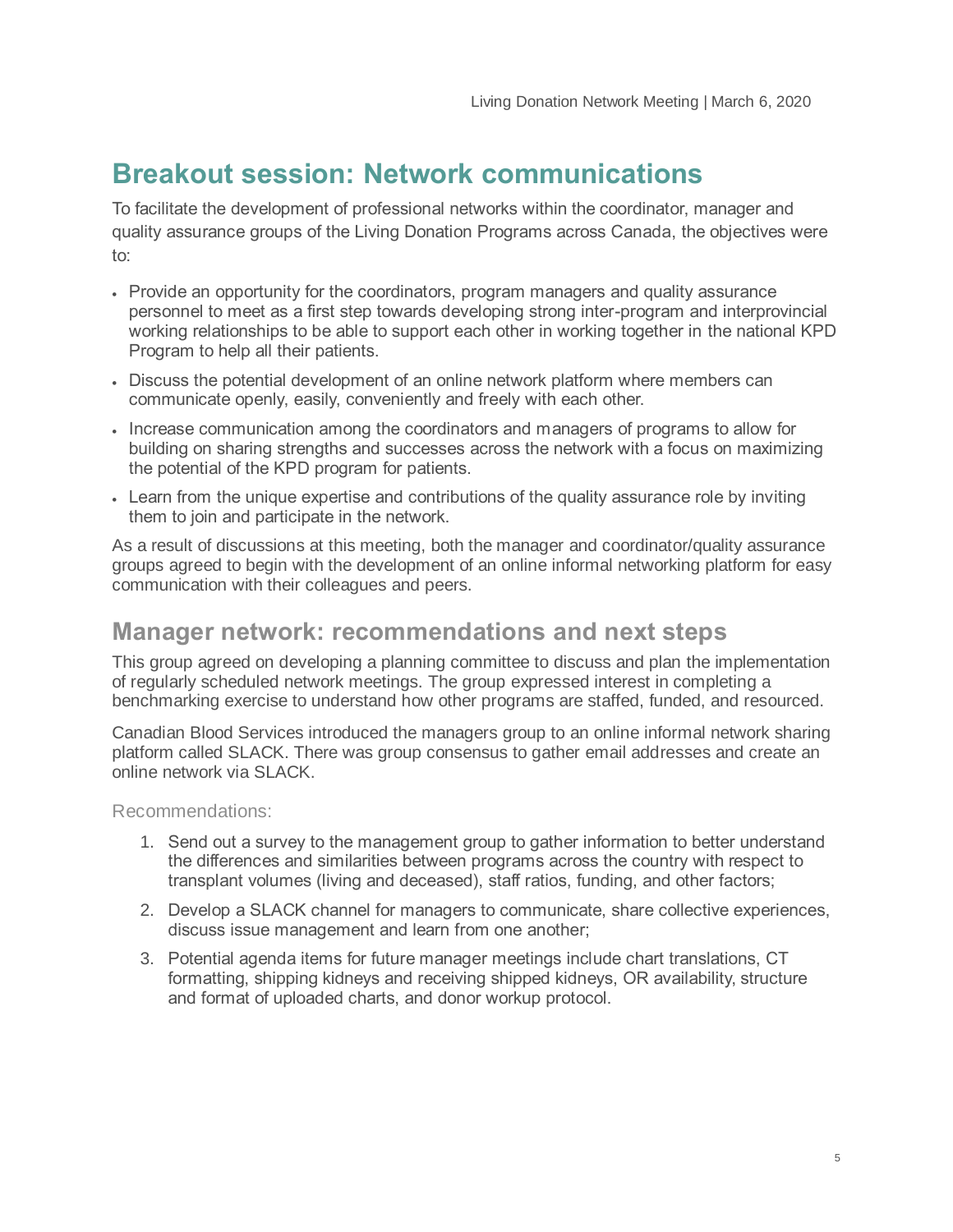

### **Coordinator and QA network: recommendations and next steps**

There was positive feedback from the group for the development of SLACK as sharing platform. There are many coordinators new to the role and there was agreement on the need for an improved support system. An online platform may assist in the development of a "buddy" system across Canada, where new coordinators may check-in, ask questions, and receive additional training as required.

Recommendations:

- 1. Continue regularly scheduled coordinator meetings; however, the structure and content should be reviewed with feedback from current coordinators.
- 2. Coordinator meetings should include more time for programs to share information and to work toward the development of a national Living Donor Coordinator network.
- 3. Potential agenda items for future coordinator meetings should include discussions on Health Canada inspections, complicated case rounds, and data collection strategies for collection of both pre- and post-donation and post-transplant data.

## **Breakout session: Coordinator/QA group**

In addition to discussing networking opportunities, the Coordinator and QA group session covered two additional topics with objectives to:

- 1. share the guiding principles for participation of compatible pairs in the KPD program that were developed by the KTAC and LDAC at their annual face-to-face meeting held in May of 2019, and
- *2.* collect feedback for the committees on draft unpaired candidate information materials.

### **Guiding principles for compatible pair participation**

A compatible pair may wish to participate in the Kidney Paired Donation program to find a donor with a more suitable kidney for the candidate; for example, a better age match, improved HLA match or a better sized kidney for the candidate. Compatible pairs may also wish to participate for altruistic reasons; i.e., to help others by facilitating more transplants in a chain. Analysis has shown that transplant candidates who are not blood group O and whose registered donor is blood group O can benefit the KPD program the most as they are the easiest to match in a chain.

All compatible pairs (HLA and blood group) are eligible to enter the KPD program under the following guiding principles:

- Matching of compatible pairs should not disadvantage high-need incompatible pairs (e.g., Highly Sensitized Patients).
- Participation is voluntary.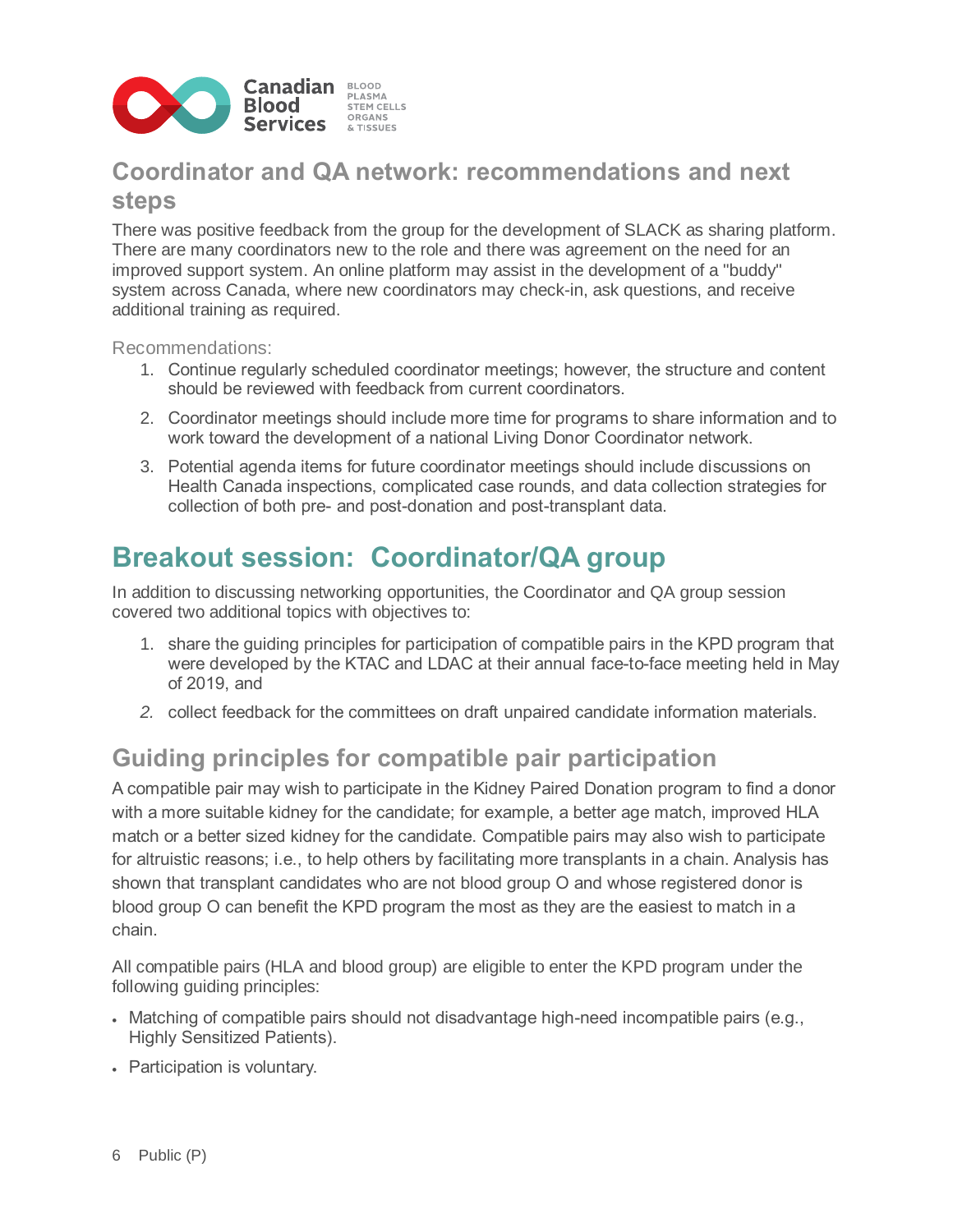- Compatible pairs with a pre-emptive transplant candidate (the candidate is not on dialysis) should generally not receive a KPD offer unless there is special consideration due to suboptimal compatibility for the pair, or an altruistic motivation.
- Centres will compare the proposed matched donor against their compatible donor and will decide within 24 hours whether the match is more desirable. If the matched donor is preferable, the centre will agree to evaluate the match.
- All filter settings should reflect the needs of the candidate, and this will be in the candidate's transplant record at the time of activation.
- The improved characteristics that the program is looking for should be known and charted by the transplant candidate's team before activation in KPD and a note should be entered in the candidate's CTR record to assist with the comparison of the proposed KPD donor and the compatible donor.
- Programs agree to inform the KPD team when activating a compatible pair and provide information on the improved characteristics being sought through a KPD match.

### **Feedback: Unpaired candidate information sheets**

A candidate becomes unpaired when their paired donor has donated a kidney, but the candidate has not yet received a kidney transplant from another donor. Six "unpaired candidate" information documents, developed by LDAC and KTAC, were reviewed during this session. Each document described one of three situations in which a transplant candidate has become unpaired or could potentially become unpaired in the future, followed by questions the reader might have about what will occur because of the situation and answers to those questions. Each of the three situations has one document from the perspective of the potentially or actually unpaired candidate and one from the perspective of the candidate's paired donor who enrolled in the KPD program with them. Feedback for the LDAC and KTAC to consider was collected.

#### Recommendation:

- Overall, the participants appreciated this work to standardize the information to be provided to all patients.
- It was felt that the scenario descriptions were confusing and although they understood that this is a very complex process to explain, participants recommended reducing the reading level further.

# **Workshop: Chain efficiencies**

A KPD chain is completed when all transplants in the chain have occurred. To do this within a reasonable time of 3-4 months from the time the chain is proposed, key tasks must be completed by certain times along the chain evaluation process. The goal of the session was to address barriers to completing the tasks on time, which cause it to take longer than the 3-4 months to get all patients in the chain transplanted. The current chain tasks and targets are as follows: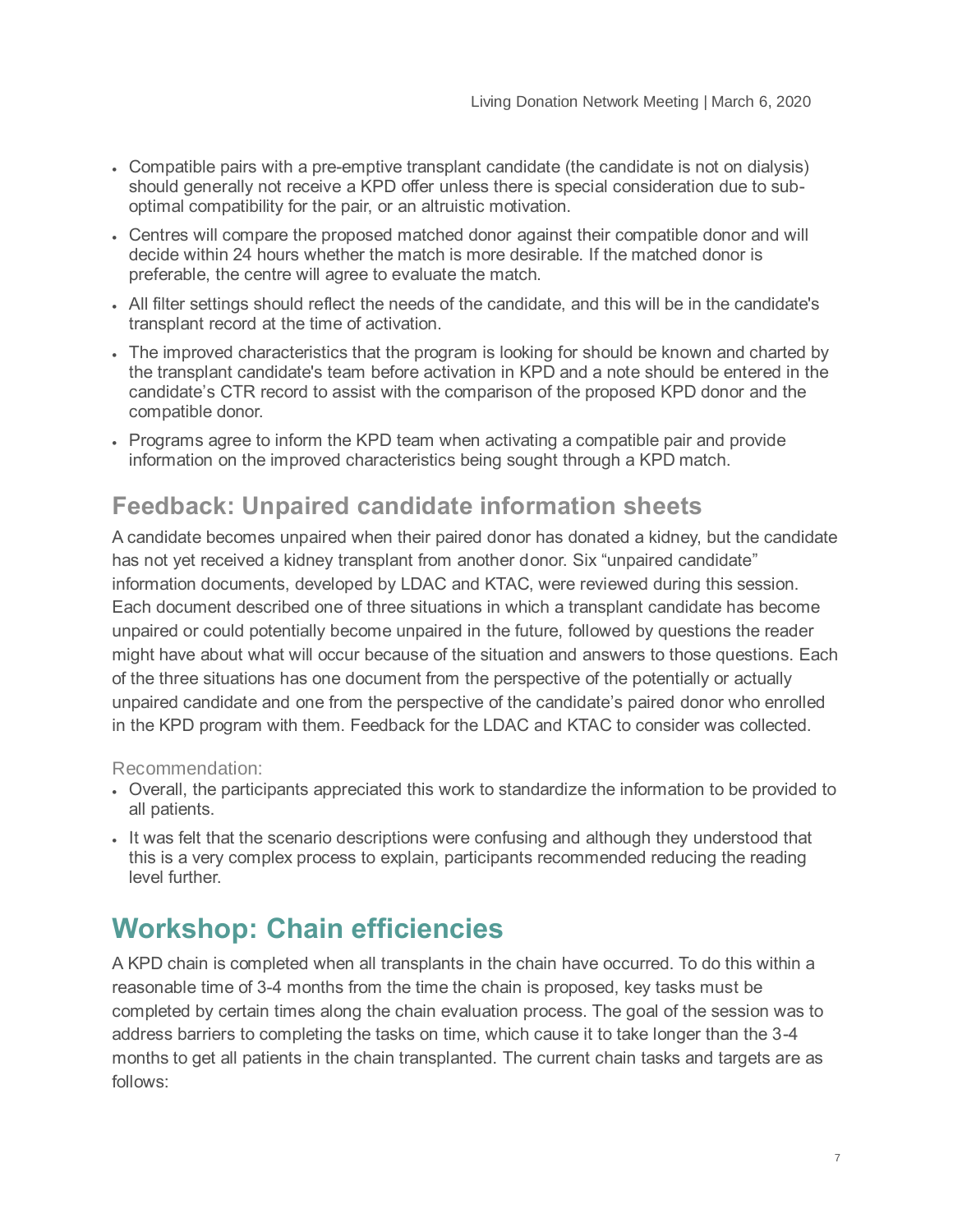

- 14 days to book a crossmatch (XM),
- 28 days to receive notice that the XM result is negative and that the match is cleared to proceed from an HLA typing perspective,
- 42 days to complete medical and surgical clearances of the matched donor,
- 120 days to complete the transplant.

Currently, 25% of crossmatches do not occur within 14 days and 17% do not receive crossmatch clearance within 28 days. On average, in 20% of cases, medical and surgical clearances do not meet the 42-day target, and only 32% of transplants are completed within 120 days of being proposed.

#### **Workshop outputs**

The table below captures potential barriers, potential solutions, and proven strategies to be considered by programs when developing local KPD policies and practices for efficient match evaluation and donation/transplantation completion:

| <b>Potential Barriers</b>                                                                                                                    | <b>Potential Solutions</b>                                                                                                                                                    | <b>Proven Strategies</b>                                                                                                                                                                                                                                                                       |
|----------------------------------------------------------------------------------------------------------------------------------------------|-------------------------------------------------------------------------------------------------------------------------------------------------------------------------------|------------------------------------------------------------------------------------------------------------------------------------------------------------------------------------------------------------------------------------------------------------------------------------------------|
| Charts uploaded and/or couriered<br>that are unorganized increase the<br>time it takes to review a chart.                                    | Creation of standardized templates<br>for uploading charts in CTR.                                                                                                            |                                                                                                                                                                                                                                                                                                |
|                                                                                                                                              | One-page summary of patient's<br>medical history at the front of each<br>chart.                                                                                               |                                                                                                                                                                                                                                                                                                |
| Out-of-date test results in charts<br>cause delays in donor clearance<br>as donors must be brought back<br>in to do new testing or consults. | Implementation of notifications to<br>coordinators for out-of-date testing<br>in the CTR could help to prompt<br>action to update these tests before<br>a match cycle begins. | Consistent use of the Kidney<br>Paired Donation Protocol for<br>Participating Donors to evaluate<br>donor eligibility; this removes the<br>need to request extraneous<br>testing after chart review.                                                                                           |
| Nephrologists and surgeons<br>taking an excessive amount of<br>time to review paper charts<br>delays the matched donor<br>evaluation.        |                                                                                                                                                                               | Several programs are<br>successfully uploading PDF'd<br>donor charts and imaging to the<br>CTR. This makes the donor<br>records easily and immediately<br>accessible to the matched<br>candidate's centre.                                                                                     |
|                                                                                                                                              |                                                                                                                                                                               | Using collaborative team<br>meetings that include surgical and<br>recipient and living donor teams,<br>allows for agreement to prioritize<br>chains and expedite donor<br>clearance. In addition, team<br>meetings allow for a timely<br>multidisciplinary donor<br>assessment and a review of |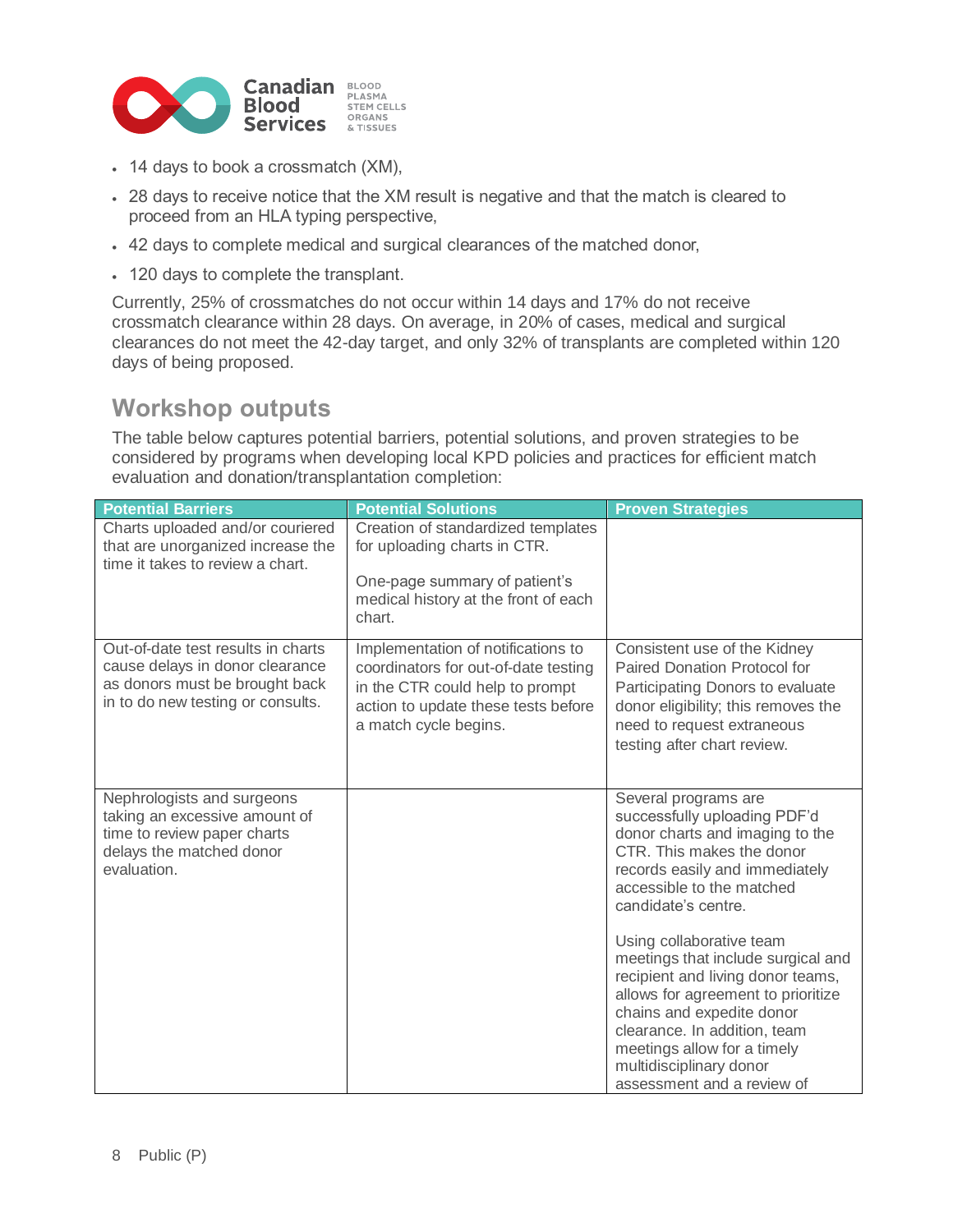| <b>Potential Barriers</b>                                                                                                                                                                                                                                                                                                                                                                                                          | <b>Potential Solutions</b>                                                                                                                                                                                                                                                                                                                | <b>Proven Strategies</b>                                                                                                                                                                                                                                                                                                                                                                                                                                                                        |
|------------------------------------------------------------------------------------------------------------------------------------------------------------------------------------------------------------------------------------------------------------------------------------------------------------------------------------------------------------------------------------------------------------------------------------|-------------------------------------------------------------------------------------------------------------------------------------------------------------------------------------------------------------------------------------------------------------------------------------------------------------------------------------------|-------------------------------------------------------------------------------------------------------------------------------------------------------------------------------------------------------------------------------------------------------------------------------------------------------------------------------------------------------------------------------------------------------------------------------------------------------------------------------------------------|
|                                                                                                                                                                                                                                                                                                                                                                                                                                    |                                                                                                                                                                                                                                                                                                                                           | upcoming chains and surgical<br>resources needed.                                                                                                                                                                                                                                                                                                                                                                                                                                               |
| At centres where charts must be<br>reviewed sequentially by the<br>clinicians (nephrologists and<br>surgeons) rather than<br>concurrently, the time to clear the<br>donor can be even longer.                                                                                                                                                                                                                                      |                                                                                                                                                                                                                                                                                                                                           | Adding a date stamp and return<br>timeline to a chart when sending<br>to a nephrologist or surgeon can<br>encourage timely review.                                                                                                                                                                                                                                                                                                                                                              |
| Regional variance in acceptable<br>donor criteria outside of the KPD<br>Protocol for Participating Donors<br>results in requests for unexpected<br>donor testing after being matched<br>to a candidate.                                                                                                                                                                                                                            | On occasion, site-specific testing,<br>not captured in the KPD Protocol<br>for Participating Donors, is<br>necessary; once a site has been<br>matched to a donor they should<br>immediately send any additional<br>testing they require for donation.<br>This will improve donor readiness<br>and decrease donor fatigue.                 |                                                                                                                                                                                                                                                                                                                                                                                                                                                                                                 |
| Donor fatigue (repeat testing,<br>multiple match cycles, additional<br>site-specific testing, and<br>unplanned financial stress) may<br>cause chain delays, and, in rare<br>circumstances a chain collapse.<br>Difficulty finding OR dates at<br>multiple centres within reasonable<br>dates of one another can push<br>the scheduling for all of the<br>surgeries out extra weeks or<br>months, contributing to donor<br>fatigue. | Chains could look for potential OR<br>dates at the time of the match.<br>This would set a timeline to work<br>towards for clearance and may<br>help to negotiate OR dates closer<br>to a reasonable time from the<br>chain proposal. Faster time to<br>surgery can reduce donor fatigue<br>in waiting for the process to be<br>completed. | Programs should not rely so much<br>on email communication; calling<br>when issues arise increases<br>clarity and time to action. Early<br>communication with sites involved<br>in chains eliminates assumptions<br>and assists with early planning for<br>OR scheduling.<br>Submitting appropriate Living<br>Donor Queries in advance of a<br>Match Run alleviates chains<br>collapsing and chain re-runs, by<br>not proposing matches that will<br>cause an immediate collapse of a<br>chain. |
| Operating Rooms (ORs) are<br>booked in accordance with<br>availability; this may cause an<br>added expense for patients<br>needing to travel on certain days<br>of the week to accommodate OR<br>availability.                                                                                                                                                                                                                     | Chains could look for potential OR<br>dates at the time of the match.<br>This would give donors more time<br>to book flights and to take<br>advantage of potentially reduced<br>travel costs from earlier booking.                                                                                                                        |                                                                                                                                                                                                                                                                                                                                                                                                                                                                                                 |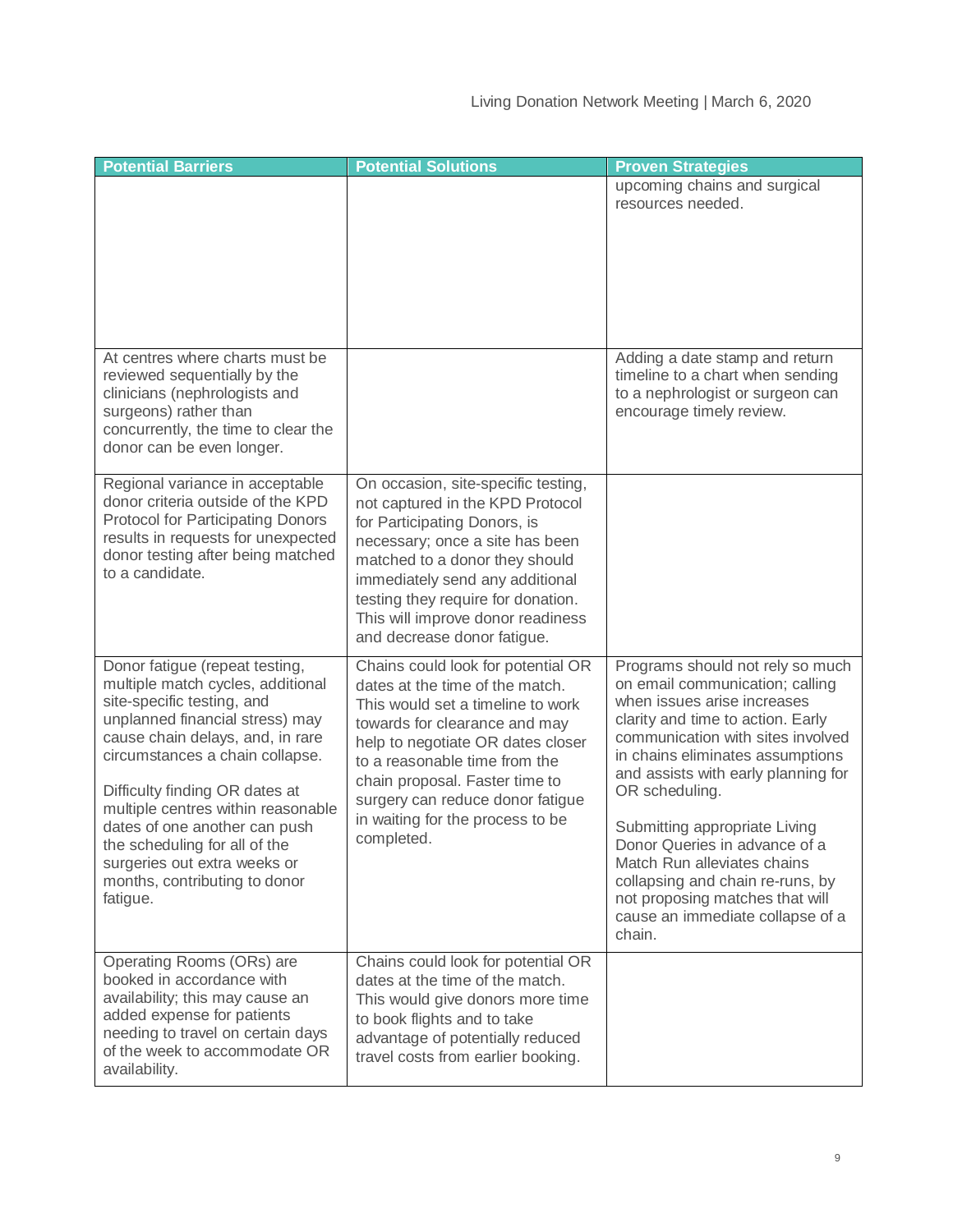

| <b>Potential Barriers</b>                                                                                                                                                                               | <b>Potential Solutions</b>                                                                       | <b>Proven Strategies</b>                                                                                                                                                                                                                                                                                                                                                                                                                                                               |
|---------------------------------------------------------------------------------------------------------------------------------------------------------------------------------------------------------|--------------------------------------------------------------------------------------------------|----------------------------------------------------------------------------------------------------------------------------------------------------------------------------------------------------------------------------------------------------------------------------------------------------------------------------------------------------------------------------------------------------------------------------------------------------------------------------------------|
| Not all donors are willing/able to<br>travel. If a donor is not willing/able<br>to travel, and the matched site is<br>not willing to accept a shipped<br>kidney, the chain may have to be<br>collapsed. |                                                                                                  | Implementation of shipping and<br>receiving a shipped kidney<br>protocols and processes at each<br>program so donors do not have to<br>be asked to travel.                                                                                                                                                                                                                                                                                                                             |
| Charts and images sent between<br>French and English sites are<br>costly to translate and take about<br>1 month to do so and donor chart<br>review cannot begin until this is<br>completed.             | Including a typed donor evaluation<br>summary sheet could make<br>translation easier and faster. | Receiving charts with all<br>handwritten notes transcribed into<br>typed notes makes it easier and<br>faster to review charts.<br>Using the existing standardized<br>forms for the Kidney Paired<br>Donation Protocol for Participating<br>Donors reduces the portion of the<br>chart requiring translation from<br>French-English, or English-<br>French.<br>Uploading charts directly to the<br>CTR allows for immediate access<br>and to begin translation as early<br>as possible. |

# **Workshop: Shipping kidneys and receiving shipped kidneys**

Almost 60% of all KPD transplants require at least one participant to travel, and 79% of the time, the donor must travel. As of March 2020, seven sites across Canada have shipped a kidney, and ten have received a shipped kidney.

Concerns about shipping and receiving shipped kidneys include logistics (transporting the kidney from one site to another), trust between surgeons, biologics (complicated anatomy of some kidneys such as having extra vessels), and how to use communication between the centres effectively. Research has shown that despite prolonged cold ischemic times, outcomes of shipped living donor kidney transplants are comparable to that of traditional living donor transplants.

St. Paul's Hospital, Vancouver General Hospital, and Toronto General Hospital have each successfully shipped a kidney and received a shipped kidney. Toronto General has successfully shipped 12 kidneys inter-provincially. Advantages of a donor not having to travel to donate their kidney include being able to stay home to be with their intended recipient, to be home with local support for themselves, and reduced stressed and cost to the living donor. Potential challenges to shipping and receiving shipped kidneys include possible travel delays in getting the kidney to its destination, different surgical techniques used for retrieval of the kidney, and potential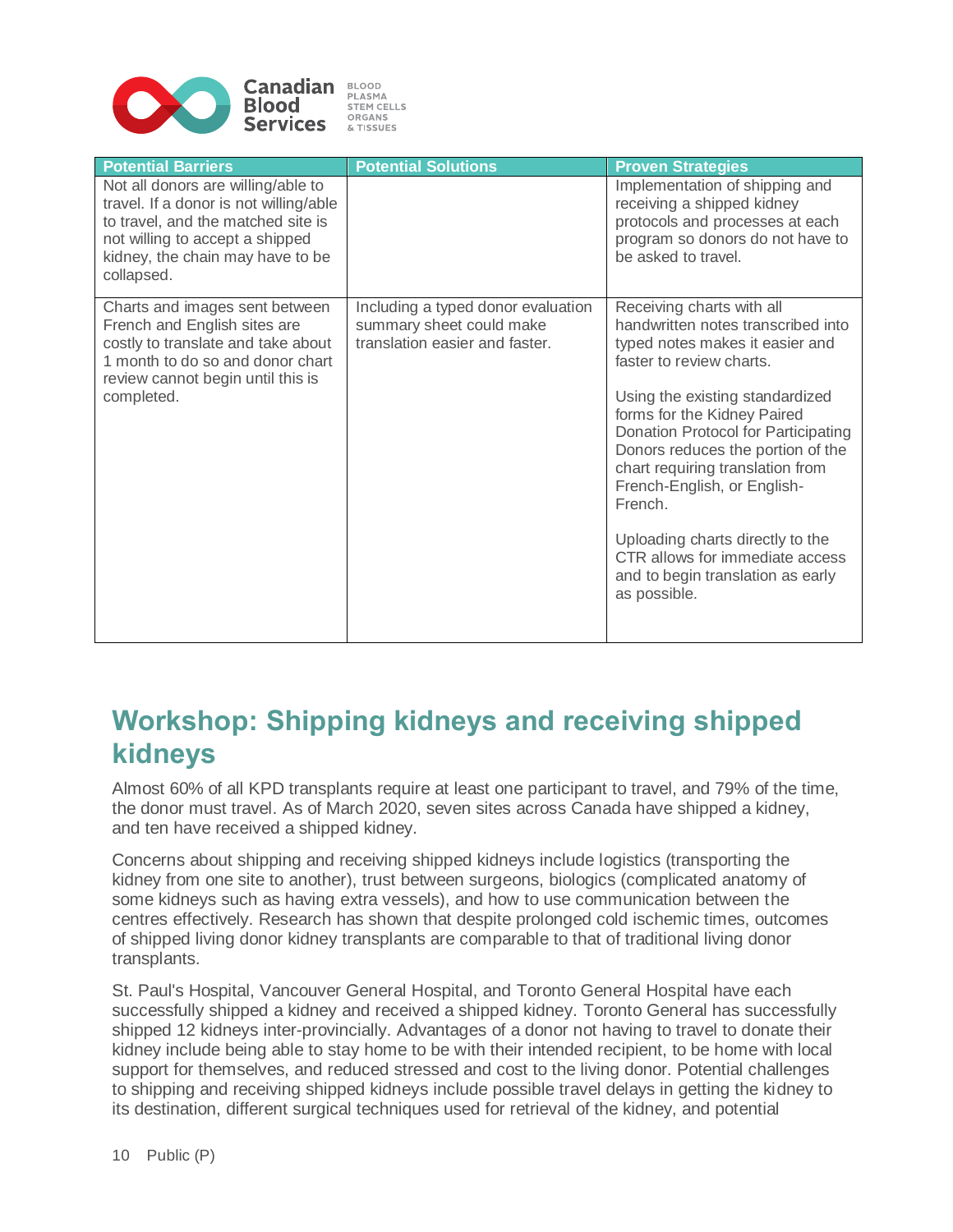increase in delayed graft function (DGF) occurrence. Although the literature indicates there will be increased DGF due to shipping, it has not resulted in poorer graft outcomes as compared to kidneys that weren't shipped.

Sites that have shipped kidneys successfully recommend the following for programs preparing for shipping and receiving shipped kidneys:

- Review the Shipping Kidneys toolkit provided by Canadian Blood Services
- Develop policies and processes for shipping and receiving living donor kidneys
- Link with your organ procurement organization for advice and guidance

### **Workshop outputs: Shipping kidneys**

The table below presents potential barriers, potential solutions and proven strategies to be considered in local program policy development and practice when for shipping kidneys and receiving shipped kidneys:

| <b>Potential Barriers</b>                                                                                                                                                                                                     | <b>Potential Solutions</b>                                                                                                                                                                                                            | <b>Proven Strategies</b>                                                                                                                        |
|-------------------------------------------------------------------------------------------------------------------------------------------------------------------------------------------------------------------------------|---------------------------------------------------------------------------------------------------------------------------------------------------------------------------------------------------------------------------------------|-------------------------------------------------------------------------------------------------------------------------------------------------|
| Many hospitals do not have<br>access to direct flights between<br>their cities. Some programs have<br>flight options, but the times do not<br>necessarily coordinate with<br>surgeon and operating room (OR)<br>availability. | Sites may explore chartered and<br>commercial flights; costs may be<br>mitigated by coordinating OR<br>dates between centres and<br>sharing flights.<br>Where possible, arranging back<br>up transportation plans for<br>emergencies. |                                                                                                                                                 |
| The Health Canada regulations'<br>definition of source establishment<br>and regulations for the shipment<br>of living donor organs are not<br>clear.                                                                          | Programs and patients should be<br>encouraged to lobby to have<br>Health Canada clarify the<br>regulations and to increase the<br>requirement for ODO<br>participation and responsibility in<br>shipping living donor kidneys.        | Collaborate with and learn from<br>sites that have shipped and<br>received shipped living donor<br>kidneys and passed a Health<br>Canada audit. |
| Staffing concerns for after-hours<br>OR availability, extra hours for<br>nurses and surgeons, and a team<br>to transport kidney from the<br>airport to the hospital.                                                          | Explore outside sources, such as<br>the police, to transport organs<br>between the airport and the<br>hospital where hospital staff are<br>unavailable.<br>Managers might consider flexible                                           |                                                                                                                                                 |
|                                                                                                                                                                                                                               | hours for OR nurses in cases<br>where after-hours surgeries are<br>necessary.                                                                                                                                                         |                                                                                                                                                 |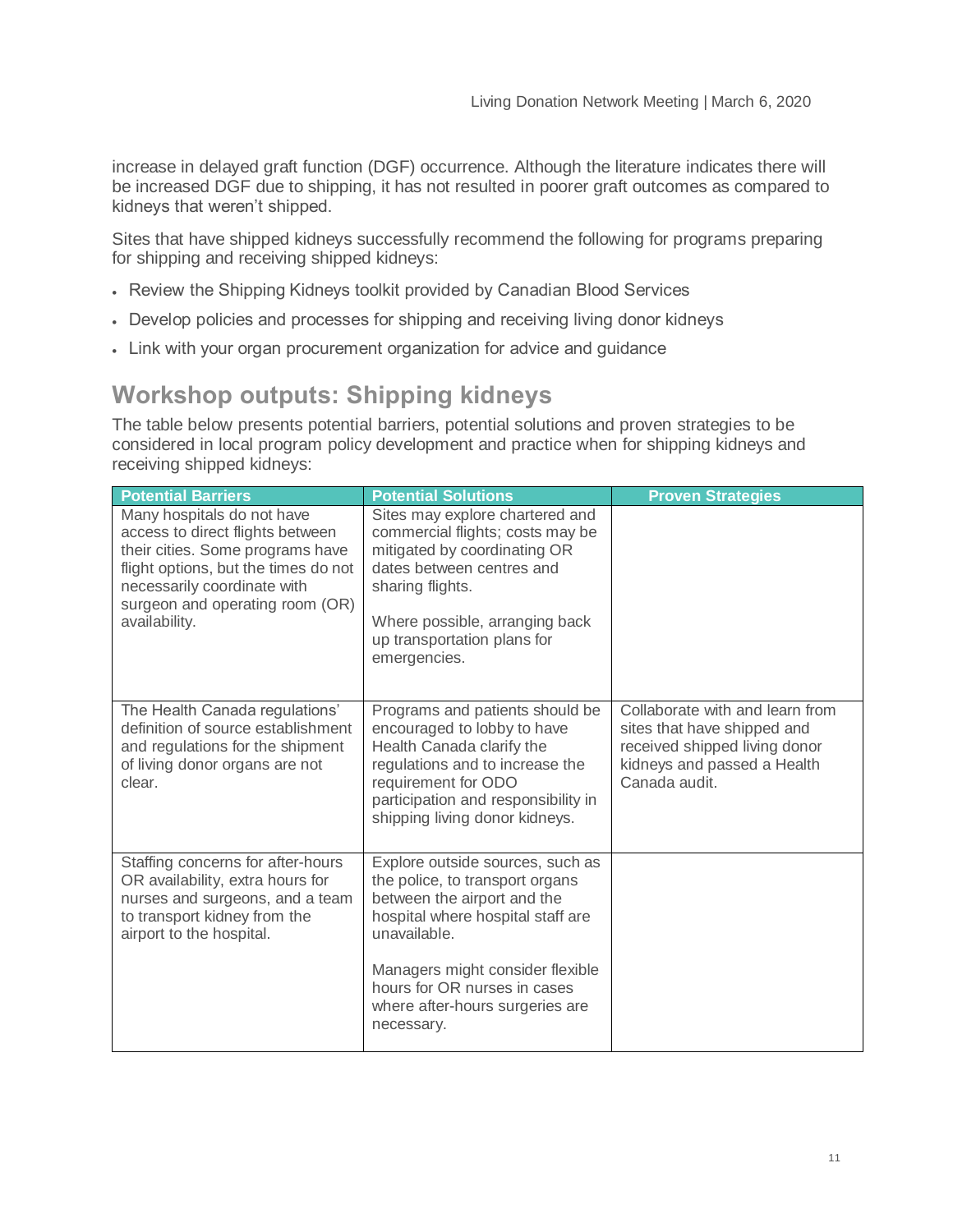

| <b>Potential Barriers</b>                                                                                                                                             | <b>Potential Solutions</b>                                                                                                                                                                                                                                                                                                                                          | <b>Proven Strategies</b>                                                                                                                                                                                                                     |
|-----------------------------------------------------------------------------------------------------------------------------------------------------------------------|---------------------------------------------------------------------------------------------------------------------------------------------------------------------------------------------------------------------------------------------------------------------------------------------------------------------------------------------------------------------|----------------------------------------------------------------------------------------------------------------------------------------------------------------------------------------------------------------------------------------------|
| Sites who do not have standard<br>operating procedures, processes<br>and protocols in place may be<br>hesitant to create them or lack<br>the resources to write them. | Sites should take advantage of<br>the protocols and processes<br>already developed by other<br>programs that have standard<br>operating procedures (SOPs) for<br>shipping and receiving kidneys.<br>Involving surgeons in<br>conversations regarding shipping<br>and the development of<br>standardized transportation<br>protocols would ease their<br>discomfort. | Collaborated with and learned<br>from sites that are successfully<br>shipping and receiving shipped<br>kidneys and used the Shipping<br>Kidneys toolkit available through<br>the KPD program to develop<br>effective policies and processes. |
| Surgeons at some sites are<br>unwilling to receive a shipped<br>kidney due to a lack of trust and<br>comfort level in procurement<br>abilities of the sending site.   | Development of a shipping and<br>receiving shipped kidneys<br>guidance document should be<br>created. This document will<br>outline expectations of sites<br>when shipping a kidney. It will<br>provide for follow-up for any<br>negative outcomes related to<br>shipping.                                                                                          | Facilitation of teleconferences<br>between surgeons involved in a<br>shipped kidney has promoted<br>clear communication, healthy<br>relationships and helped to build<br>trust.                                                              |
| There is a feeling of a lack of<br>support from provincial organ<br>donor organizations (ODO)<br>regarding shipping of KPD living<br>donor kidneys                    |                                                                                                                                                                                                                                                                                                                                                                     | Programs should connect with<br>their provincial ODO regarding<br>shipping. Where possible,<br>programs should use the same<br>resources and contacts for<br>shipping and receiving kidneys<br>from living donors.                           |

# **Conclusion**

The Kidney Paired Donation: Living Donor Network Meeting was a unique opportunity bring living donation coordinators, quality assurance professionals and program managers from across the country together to establish professional networks and foster intra- and interprovincial relationships. A shared commitment to build on those relationships will continue to strengthen national collaboration and ultimately improve the overall efficiency of the KPD program for patients and donors.

Meeting participants agreed on the development of an online networking platform where members can communicate openly, quickly, conveniently and freely with each other. To foster continued engagement, Canadian Blood Services will help to create an online interactive networking platform and resume hosting regular virtual meetings with both the manager and coordinator groups.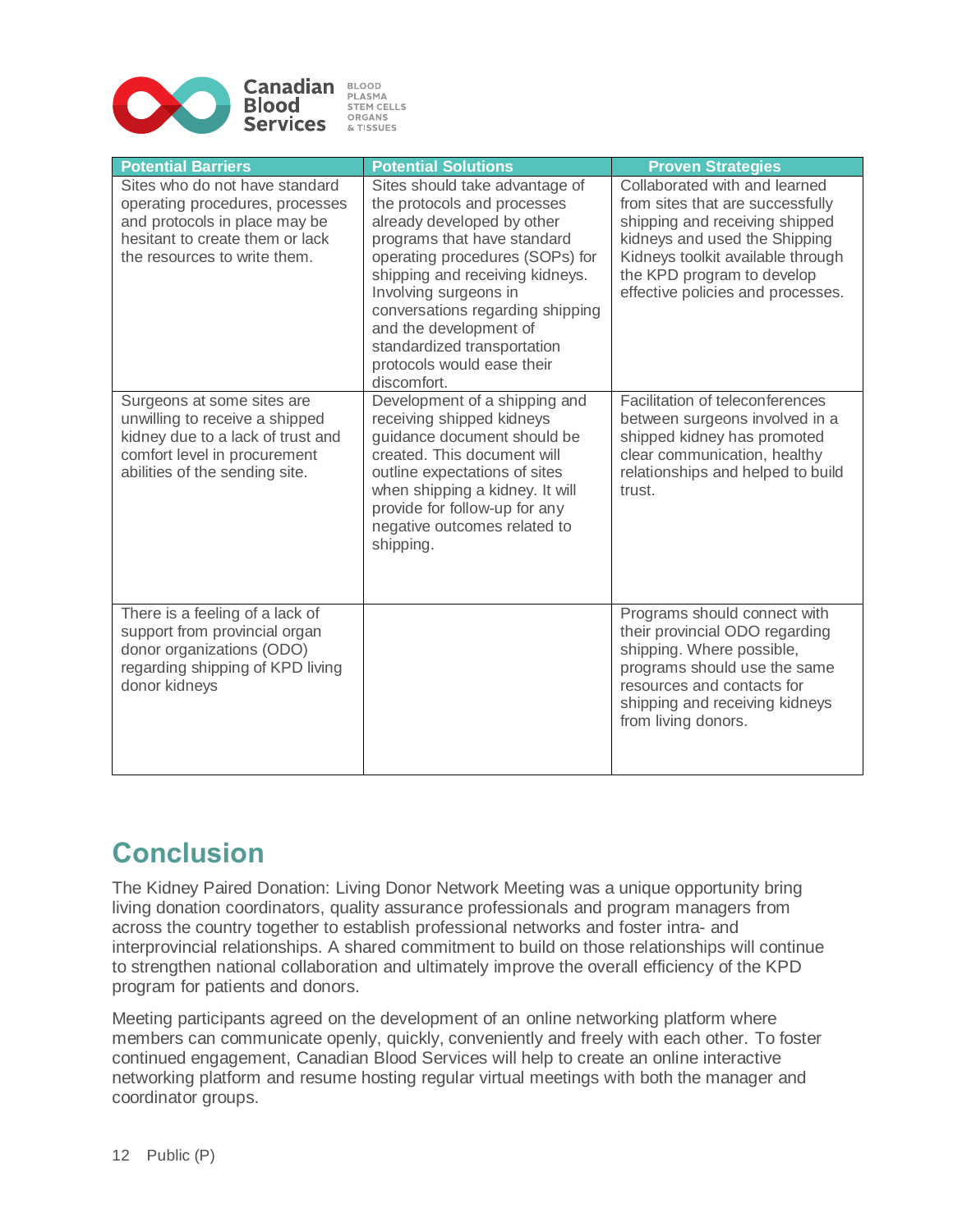### **APPENDIX 1: Forum planning committee**



#### **Jana Costa, RN**

Jana has worked as a nurse at the Foothills Medical Centre in Calgary, holding a variety of positions with the Southern Alberta Transplant Program and Renal Services over the past 22 years. She has coordinated care of living kidney donors and recipients in the Canadian Transplant Registry for KPD and HSP programs since 2013/2014. Jana has participated in several committees and focus groups most recently as a stakeholder member of the Living donor working group with the ODTC.



#### **Laura Gilbert, RN**

Laura's nursing career includes nineteen years at CHUM hospital in Montréal with over twelve years in the transplant clinic. She has been managing living kidney donors since 2013. She also handles living donor and recipients enrolled in the KPD program.



#### **Darlene Jugusic, RN, BSN**

Darlene has been a Registered Nurse for many years, moving in 2010 to Saskatoon from Victoria BC. She began her work in the Living Kidney Donor office in 2014. Her role as live donor coordinator has also connected her with assisting donors to connect with KPD and realize their dreams of donation!



#### **Lisa Martin, BA (Hons), RN**

Lisa is a live kidney donor coordinator at the QEII Hearth Science Centre in Halifax NS and oversees the KPD live donors for Atlantic Canada. Nursing for over 24 years she has worked in many areas including general surgery, research and transplant both inpatient and outpatient. She currently sits on the ODTC in the Living Donation working group.



#### **Beth Montesi, RN, BA, BScN**

Beth has been a Living Kidney Donor Coordinator at London Health Sciences Centre in London, Ontario since 2014. Her work history includes 15 years as a nurse on the Multi Organ Transplant Unit at LHSC. She has been involved in many projects with KPD including participation in Canadian Blood Services Living Donor Advisory Committee meetings and recently at the Advancing Living Kidney Donation Forum.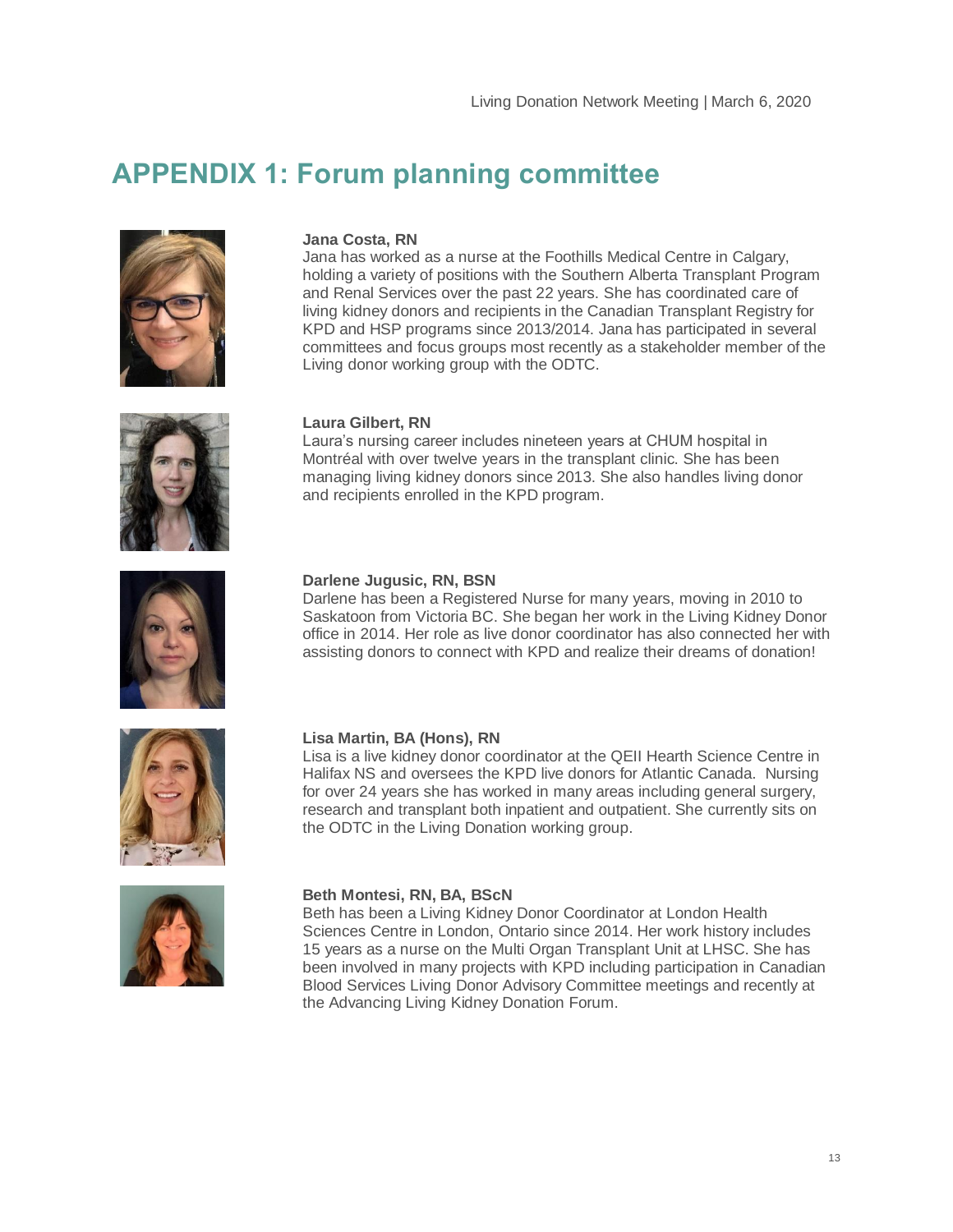

BLOOD<br>PLASMA STEM CELLS ORGANS & TISSUES



#### **Erin Schimpf, RN, B.N, B.A**

Erin is the Program Manager for the provincial Saskatchewan Transplant Program at St. Paul's Hospital in Saskatoon.



#### **Sherry Szucsko-Bedard, RN, BScN, CRM**

Sherry is the Manager of the Surgical and Transplant Programs at London Health Sciences Centre (LHSC), University Hospital. Sherry has been in this position since November 2015 but has been fortunate to have been working at LHSC since 1989 in many positions including frontline transplant nursing, risk management and leadership.



#### **Kim Werestiuk, RN, BN**

Kim has been the Nurse Manager with Transplant Manitoba-Gift of Life since 2007. Kim oversees the 5 dynamic programs, Living Kidney Donation, Deceased Donation, Pre-Kidney, Liver, and Lung Transplant and the Post-Transplant Clinics located at HSC Winnipeg. Kim has served as an advisor and participant on a number of provincial, national and Canadian Blood Services Committees and Working Groups including as a working member of the Canadian Blood Services' Living Donation Advisory. She is the current Chair of the Donation and Transplant Administrators Advisory Committee.



#### **Linnea Young, RN, BNSc**

Linnea is a Living Kidney Donor Coordinator at St. Paul's Hospital, Vancouver, BC, Canada. She has worked with the British Columbia transplant program for over 17 years and has a variety of transplant experience ranging from inpatient solid organ transplant staff RN, to outpatient post-transplant clinical follow-up, to pre-kidney transplant coordination. For the past 5 years, Linnea has worked in her current role as living kidney donor coordinator where she enjoys regular involvement with the KPD Program.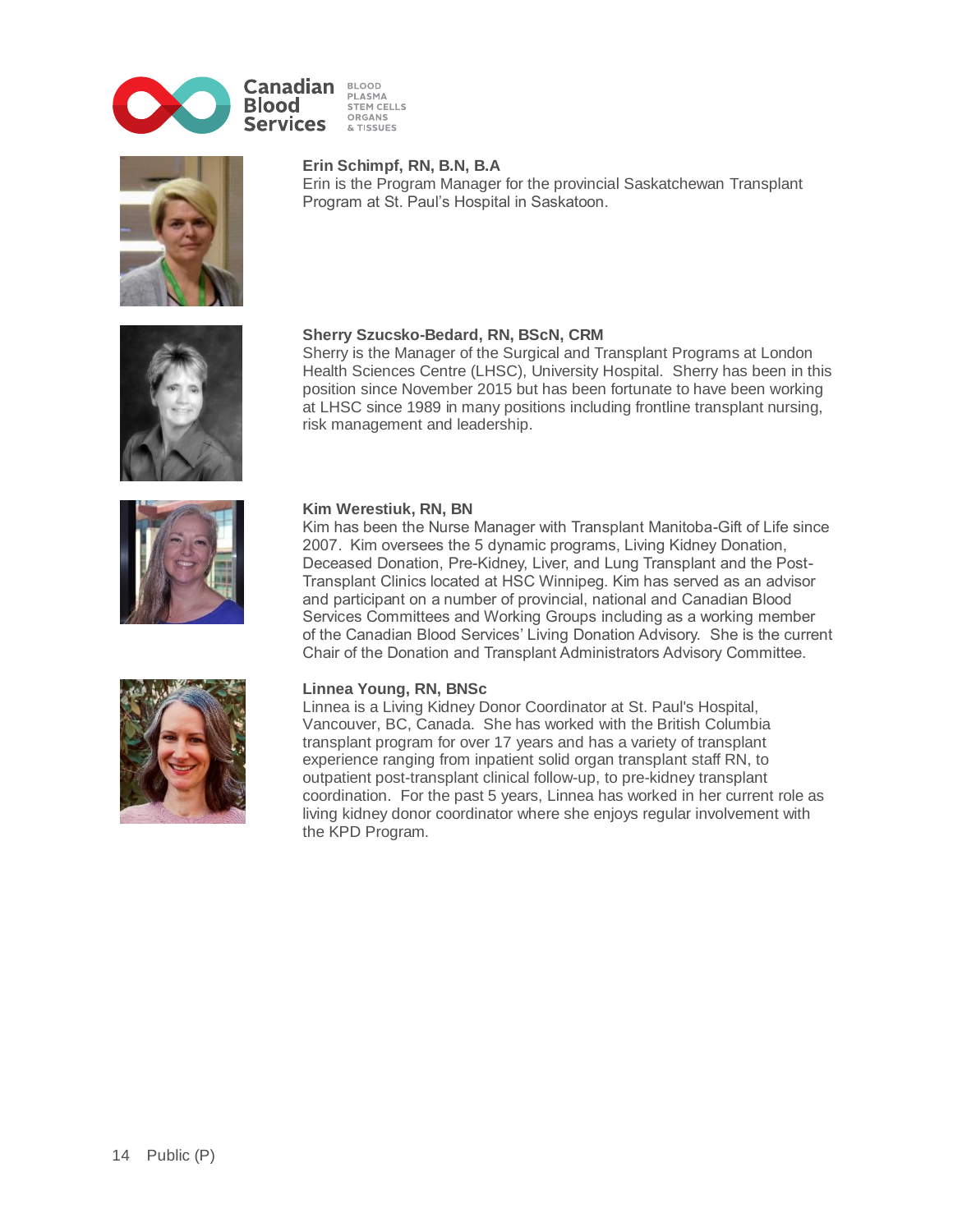# **APPENDIX 2: Forum participants**

**Ms. Jessica Ammeter**, RN, BN, Recipient Renal Transplant Coordinator, Health Science Centre, Winnipeg, MB

**Ms. Charley Bekolay**, Program Associate, Canadian Blood Services, Edmonton, AB

**Ms. Robyn Borschneck**, RN BN, Kidney/Pancreas Transplant Living Donor Coordinator, (KPD), Foothills Medical Centre, Calgary, AB

**Ms. Camille Boucher**, RN, BSc, MScN, Living Kidney Donor Coordinator, Transplant Manitoba - Gift of Life Health Sciences Centre, Winnipeg, MB

**Ms. Heather Boulter**, BN, RN, C(Neph)c, Provincial Renal Transplant Recipient Coordinator, Queen Elizabeth Hospital, Charlottetown, PEI

**Ms. Bertha Brake**, Manager Patient Services, Critical Care/ Renal Care/ Respiratory, Western Memorial Regional Hospital, Corner Brook, NL

**Ms. Sherry Buckle**, Unit Manager, ALTRA Southern Alberta Transplant Program, Foothills Medical Centre, Calgary, AB

**Ms. Laura Byers**, Manager, Ambulatory Transplant, Toronto General Hospital, Toronto, ON

**Ms. Jodi Casely**, Program Liaison, Canadian Blood Services, Edmonton, AB

**Ms. Valerie Cass**, Manager, Royal Victoria Hospital, CHUM, Montreal, QC

**Ms. Julie Chénard**, RN, BScN, Renal Transplant Living Donor Coordinator, CHU, Hôtel Dieu de Québec Quebec, QC

**Ms. Julie Cissell**, RN, BScN, Living Kidney Donor Coordinator, Soham & Shaila Ajmera Family Transplant Centre, University Health Network, Toronto, ON

**Ms. Jennifer Coleman**, BSc, Quality & Compliance Analyst Transplant Program, Toronto General Hospital, Toronto, ON

**Ms. Maureen Connelly**, RN, BScN, Living Kidney Donor Coordinator, St. Michael's Hospital, Toronto, ON

**Ms. Jana Costa**, RN, Living Donor Transplant Coordinator Kidney Paired Donation Program Highly Sensitized Patient/ HSP Program, Foothills Medical Centre, Calgary, AB

**Ms. Nancy Dodd**, P.Eng, Process Quality Engineer, Transplant Manitoba Gift of Life, Health Sciences Centre, Winnipeg, MB

**Ms. Lindsey Doxtator**, RN, BScN, CNeph(C), Program Manager-Regional Renal Services Ambulatory Clinics, Satellite Hemodialysis, Home Therapies & Transplant, Kingston General Hospital, Kingston, ON

**Ms. Diane Dumont**, RN, BScN, C.Neph(C), Regional Renal Transplant Recipient Coordinator, The Ottawa Hospital, Ottawa, ON

**Ms. Sharon Duncan**, BA, RN, BSN, Manager, Patient Care Coordinator / Clinical Nurse Educator, Vancouver General Hospital, Vancouver, BC

**Ms. Michelle Engson**, RN, BScN, Pre-Kidney Transplant Coordinator for Recipients with Potential Living Donors, St. Michael's Hospital, Toronto, ON

**Mr. Ross FitzGerald**, External Support Specialist, Canadian Blood Services, Ottawa, ON

**Ms. Beth Forman**, Program Liaison, Canadian Blood Services, Edmonton, AB

**Ms. Caroline Fortin**, Manager, Nephrology and Oncology, Hôtel-Dieu Québec, QC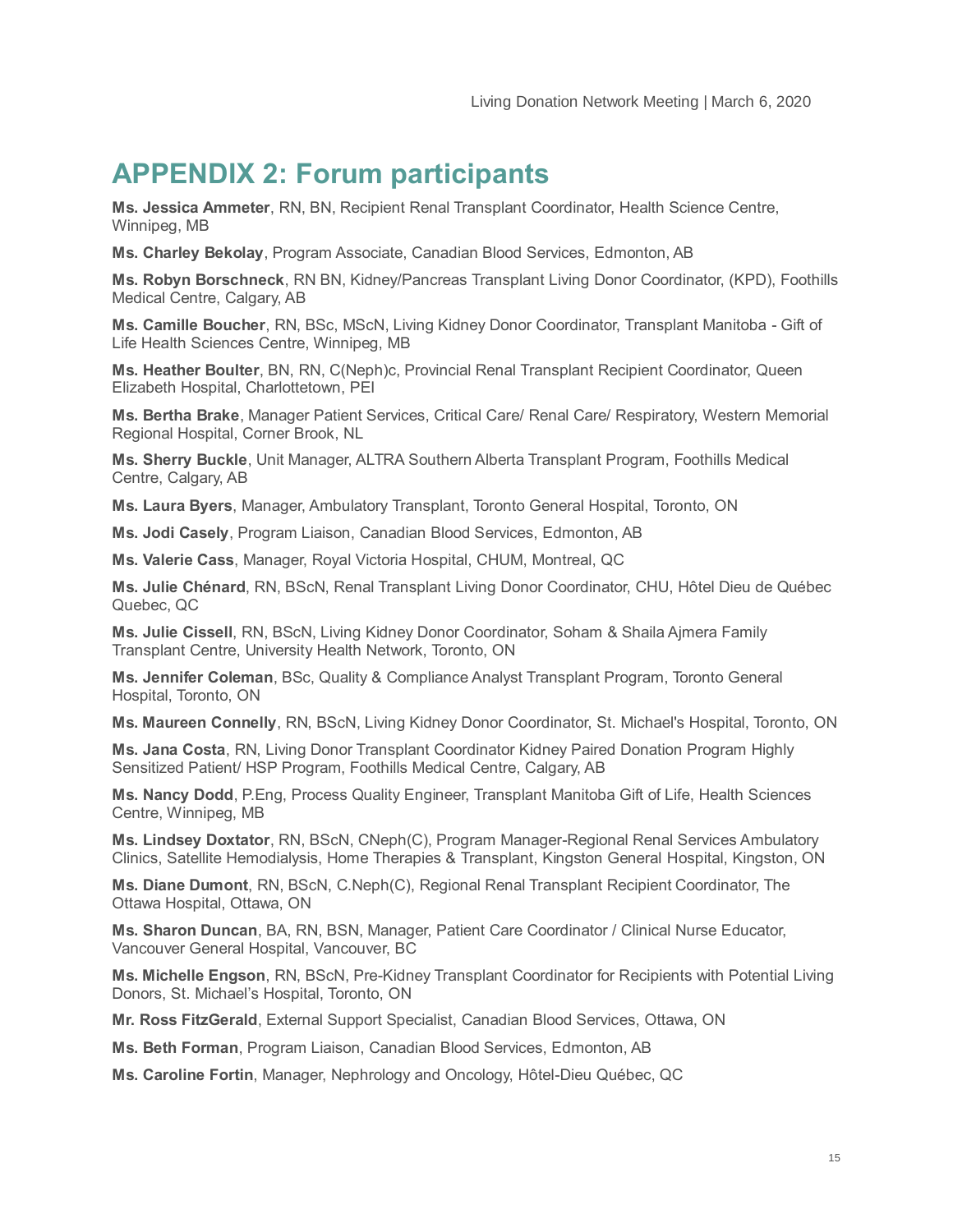

**Ms. Dyan Franco**, RN, Unit Manager, Transplant Services, HOPE & Living Donor Program University of Alberta Hospital, Edmonton, AB

**Mr. Wayne Fritz**, Interim Regional Director, Renal Program, Vancouver Coastal Health Interim Director, Renal Program, Providence Health Care, St. Paul's Hospital, Vancouver, BC

**Ms. Arlene Funnell**, RN, Living Donor Coordinator, Kingston General Hospital, Kington, ON

**Mr. Michael Garrels**, RN, Recipient Coordinator, Multi Organ Transplant Program, Toronto General Hospital, Toronto, ON

**Ms. Chantal Gauthier**, Living Donor Coordinator, The Ottawa Hospital, Ottawa, ON

**Mr. Clay Gillrie**, Associate Director, Canadian Blood Services, Vancouver, BC

**Ms. Mélanie Goulet**, RN, Kidney and Pancreas Pre-Transplant Living Donor Coordinator, CHUM, Montreal, QC

**Ms. Darlene Jugusic**, Living Kidney Donor Coordinator, Saskatchewan Transplant Program, St. Paul's Hospital, Saskatoon, SK

**Ms. Uchenna Ibelo**, MSc, MN, Living Donor Quality Assurance Coordinator - ALTRA Southern Alberta Transplant Program, Foothills Medical Centre, Calgary, AB

**Ms. Melodie Jansen**, RN, C(neph)C, Renal Transplant Living Donor Coordinator, St. Joseph's Health Care, Hamilton, ON

**Ms. Peggy John**, Associate Director, Canadian Blood Services, Vancouver, BC

**Ms. Renee Katter**, RN, BSN, Living Donor Kidney Coordinator, Vancouver General Hospital, Vancouver, BC

**Ms. Shelby Kennedy**, RN, BScN, MOTP Administrative Co-Lead, Interim Health Services Manager, Queen Elizabeth II Health Sciences Centre, Halifax, NS

**Ms. Jennie Kramer**, RN, BScN, CNeph, Recipient Renal Transplant Coordinator, Kingston Health Sciences Centre, Kingston, ON

**Mr. Mathieu L'Heureux**, Transplantation Coordinator, Nursing Care, CHUM, Montreal, QC

**Ms. Jessica La Barbera**, Living Kidney Donor Transplant Coordinator, MUHC, Royal Victoria Hospital, Montreal, QC

**Ms. Christiane Lacharite**, Director Renal Deceased Department, Hôpital Fleurimont (CHUS), Sherbrooke, QC

**Ms. Carolanne Latulippe**, Clinical Nurse, Living Donor Coordinator, CIUSSSE de l'Estrie CHUS, Sherbrooke, QC

**Ms. Andrea MacDonald**, Clinical Manager Nephrology Clinics and Transplant Program, The Ottawa Hospital, Ottawa, ON

**Ms. Lisa Martin**, RN, Living Kidney Donor Coordinator, Multi-Organ Transplant Program, Queen Elizabeth II Health Sciences Centre, Halifax, NS

**Ms. France Martineau**, RN, BScN, Kidney and Pancreas Transplant Recipient Coordinator, MUHC, Royal-Victoria Hospital, Montreal, QC

**Ms. Laurie McNally**, Manager, Provincial Renal Clinic, Queen Elizabeth Hospital, Charlottetown, PEI

**Ms. Beth Montesi**, Living Kidney Donor Coordinator, London Health Sciences Centre, London, ON

**Ms. Sarah Parfeniuk**, Program Manager, Canadian Blood Services, Toronto, ON

**Ms. Shannon Perry**, Regional Program Manager, Eastern Health, St. John's, NL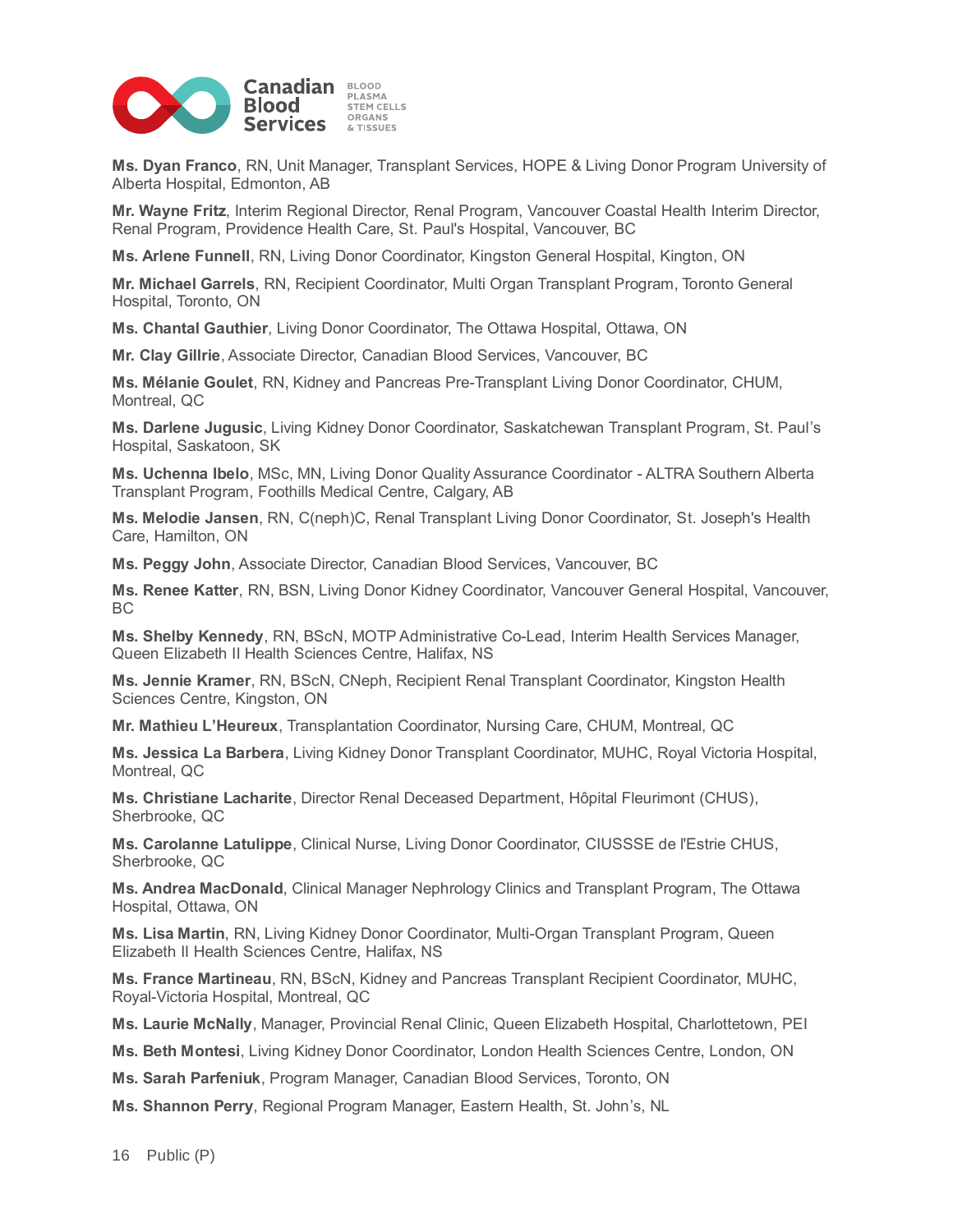**Mr. Daniel Robert**, RN B.Sc, Recipient Renal Transplant Coordinator, CHU, Hôtel Dieu de Québec, QC

**Ms. Valerie Ross**, RN B. Sc, Living Donation Coordinator, Renal Transplant Clinic, CIUSSSE de l'Estrie CHUS, Sherbrooke, QC

**Ms. Marika Rowe**, Quality Assurance Coordinator, Kingston General Hospital, Kingston, ON

**Ms. Jenny Ryan**, Program Manager, Canadian Blood Services, Ottawa, ON

**Ms. Erin Schimpf**, RN, B.N, B.A, Provincial Program Manager Saskatchewan Transplant Program, St. Paul's Hospital, Saskatoon, SK

**Ms. Sheri Sheppard**, RN, Transplant Coordinator/PRI Nurse, Western Memorial Regional Hospital, Corner Brook, NL

**Ms. Simone Skutle**, RN, BScN, Living Donor Coordinator, University Hospital of Alberta, Edmonton, AB

**Ms. Diane Smith**, Recipient Coordinator, London Health Sciences Centre, London, ON

**Ms. Sherry Szucsko-Bedard**, Quality Manager, UH Surgery and Transplantation, London Health Sciences Centre, London, ON

**Mr. Tom Tautorus**, Ph.D, Manager Quality, Safety, and Performance Improvement

BC Transplant, Vancouver, BC

**Ms. Ami Wawryk**, RN, BSN, Recipient Renal Transplant Coordinator, St. Paul's Hospital, Saskatoon, SK

**Ms. Corinne Weemink**, Quality and Safety Specialist, Transplant, London Health Sciences Centre, London, ON

**Ms. Rachel Wells**, BScN, RN, Cneph(c), Kidney Recipient Transplant Coordinator, Multi-Organ Transplant Program, Queen Elizabeth II Health Sciences Centre, Halifax, NS

**Ms. Kim Werestiuk**, RN, BN, Manager, Transplant Manitoba – Gift of Life, Health Sciences Centre, Winnipeg, MB

**Ms. Dana Whitham**, RD, MSC, Clinical Leader Manager, Diabetes and Renal Transplant, St. Michael's Hospital, Toronto, ON

**Ms. Angela Wishnowski**, RN, BScN, CNeph(C), Recipient Renal Transplant Recipient Coordinator, Alberta Health Services, Edmonton, AB

**Ms. Jo-Anne Woolridge**, Recipient Coordinator, Eastern Health, St. John's, NL

**Ms. Kathy Yetzer**, Sr. Advisor & Program Lead, Canadian Blood Services, Edmonton, AB

**Ms. Linnea Young**, RN, BNSc, Living Donor Coordinator, St. Paul's Hospital, Vancouver, BC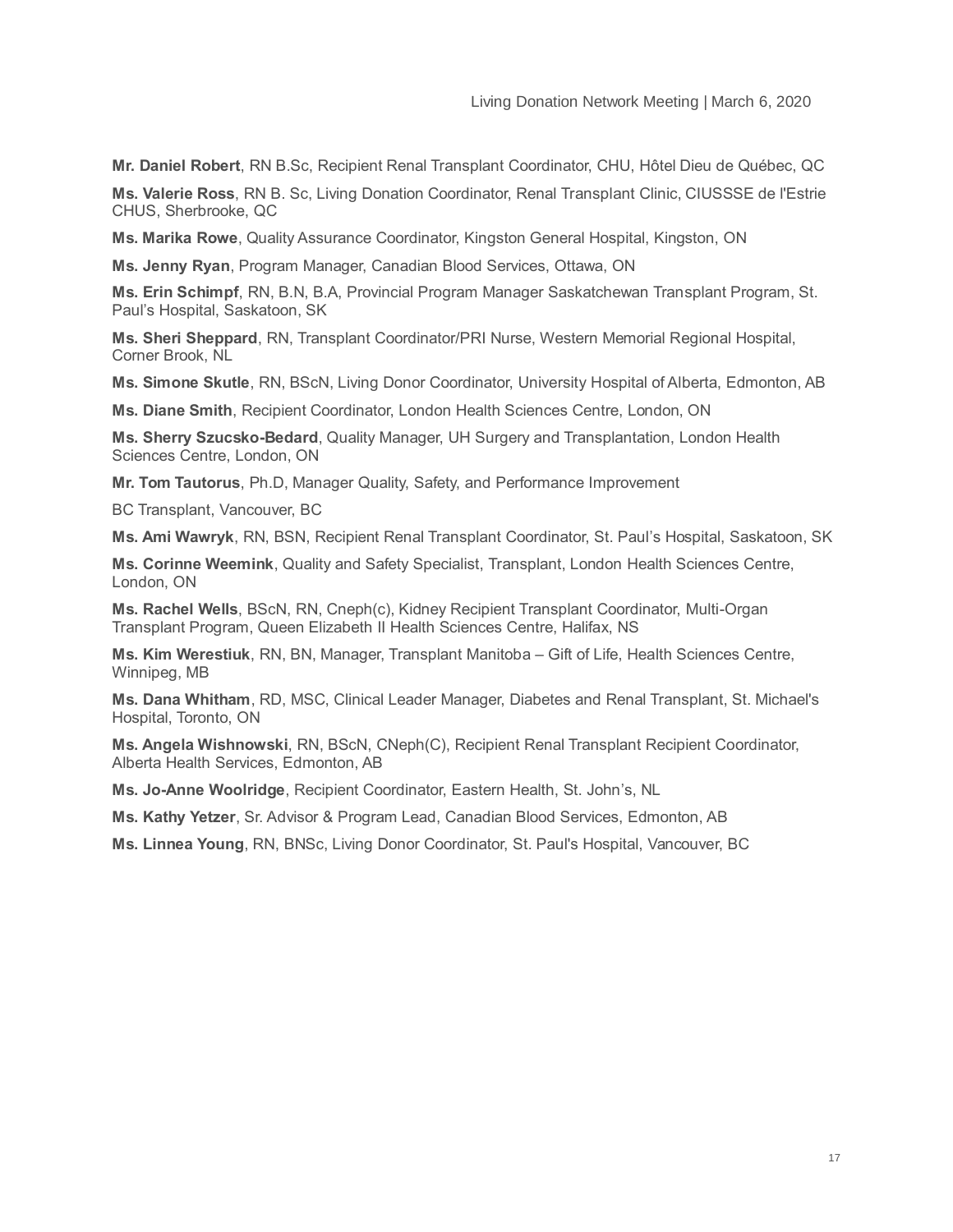

# **APPENDIX 3: Agenda**

| <b>Time</b> | <b>Topic</b>                                                                                                                                                                                                                                   |                                               |  |
|-------------|------------------------------------------------------------------------------------------------------------------------------------------------------------------------------------------------------------------------------------------------|-----------------------------------------------|--|
| 0700-0800   | <b>Breakfast: Thom Thomson Room</b>                                                                                                                                                                                                            |                                               |  |
|             | <b>Plenary Session in Toronto III room</b>                                                                                                                                                                                                     |                                               |  |
| 0800-1000   | Getting to know Canadian Blood Services<br>$\bullet$<br>Getting to know Kidney Paired Donation<br>$\bullet$                                                                                                                                    |                                               |  |
| 1000-1020   | <b>Break</b>                                                                                                                                                                                                                                   |                                               |  |
|             | <b>Coordinator Stream - Toronto III Room</b>                                                                                                                                                                                                   | <b>Managers Stream - Jackson Room</b>         |  |
| 1020-1050   | <b>Networking Possibilities</b>                                                                                                                                                                                                                | <b>Networking Possibilities</b>               |  |
|             | Presented by Jenny Ryan<br>$\bullet$                                                                                                                                                                                                           | Presented by Peggy John<br>$\bullet$          |  |
|             | <b>Coordinator &amp; QA Breakout Session</b><br>1050-1200                                                                                                                                                                                      | <b>Managers Breakout Session</b><br>1050-1200 |  |
|             | 1050-1105<br><b>Compatible Pair Participation in KPD</b>                                                                                                                                                                                       | <b>Communications</b>                         |  |
|             | 1105-1130<br><b>Understanding the Unpaired Candidate</b><br><b>Information - Workshop</b>                                                                                                                                                      | <b>Understanding the Resource Landscape</b>   |  |
|             | 1130-1145<br>The Canadian Transplant Registry<br>Challenges & enhancements                                                                                                                                                                     |                                               |  |
| 1145-1200   | What's on your mind? Ask your peers                                                                                                                                                                                                            | What's on your mind? Ask your peers           |  |
| 1200-1300   | Lunch                                                                                                                                                                                                                                          |                                               |  |
|             | <b>Return to Plenary Session in Toronto III room</b>                                                                                                                                                                                           |                                               |  |
| 1300-1430   | <b>Chain Efficiencies:</b><br>Overview, targets, challenges<br>Workshop<br>$\bullet$                                                                                                                                                           |                                               |  |
| 1430-1445   | <b>Break</b>                                                                                                                                                                                                                                   |                                               |  |
| 1445-1545   | Shipping and Receiving Shipped Kidneys in KPD:<br>Session Overview, Literature summary - (10 minutes)<br>$\bullet$<br>Shipping Kidneys in KPD - Linnea Young, Michael Garrels, Tom Tatorous (10 Minutes)<br>$\bullet$<br>Workshop<br>$\bullet$ |                                               |  |
| 1545-1600   | <b>Meeting Wrap-up</b>                                                                                                                                                                                                                         |                                               |  |
| 1600        | <b>Adjournment</b>                                                                                                                                                                                                                             |                                               |  |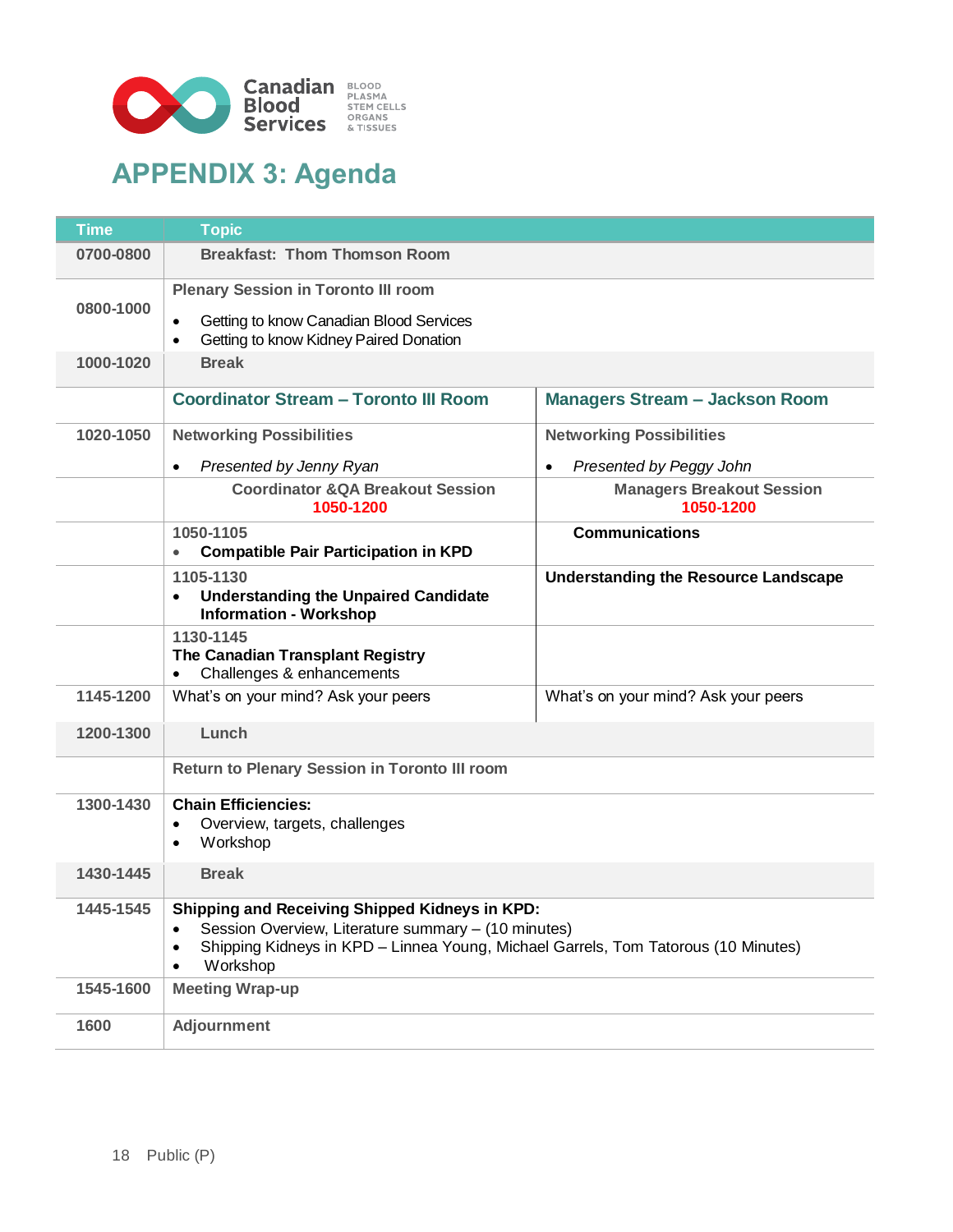# **APPENDIX 4: Meeting evaluation**

### **Participants and responses**

Participants from each transplant centre participating in the Kidney paired Donation Program were invited to the meeting. Meeting organizers did their best to obtain equal representation from all programs in the roles of Mangers, Living Donor Coordinators, Recipient Coordinators and Quality Assurance Representatives.

In total, 67 participants took part in the forum, including 9 Canadian Blood Services representatives. Feedback on the meeting was solicited from all participants, although it is customary for Canadian Blood Services representatives (as the organizers of the event) to abstain from including their feedback. 59 of the participants formally provided their input on the meeting through anonymous feedback forms.

### **Summary**

Meeting participants were invited to provide feedback on the meeting through anonymous feedback forms, and responses were received from 55 of the 59 (93%) participants. Overall, feedback was extremely positive, with the majority of responses reflecting a very favourable impression of the meeting.

Each component of the event logistics rated was considered to be *very good* or *excellent* by 96% of respondents, good by 4% of respondents and no respondents graded the even as *poor*.

When asked to the meeting's organization and effectiveness, none of the respondents rated any of the associated metrics as *poor*; 93% to 98% of respondents rated these elements relating to the meeting's presentations, timing, and goals as *very good* or *excellent*.



Overall, 93% of respondents felt that the meeting did a *very good* or *excellent* job of allotting enough time for participants to achieve the goals presented

### **Meeting elements**

Respondents were asked to rate various elements of the meeting event, including event logistics aspects relating to the hotel, the meeting location, and the technical aspects of the meeting presentations, as well as elements of the meetings organization and effectiveness. These elements were rated on a scale of four options as follows: *poor*, *good*, *very good*, and *excellent*. The option to select *not applicable* was also available.



Overall, the majority of respondents represented a favourable opinion on these meeting elements, with each component being rated as *very good* or *excellent* by 60% to 98% of respondents who provided a rating.



Overall, 94% of respondents indicated they felt that the time allotted for the workshop activities accomplished the goals and facilitated discussion.